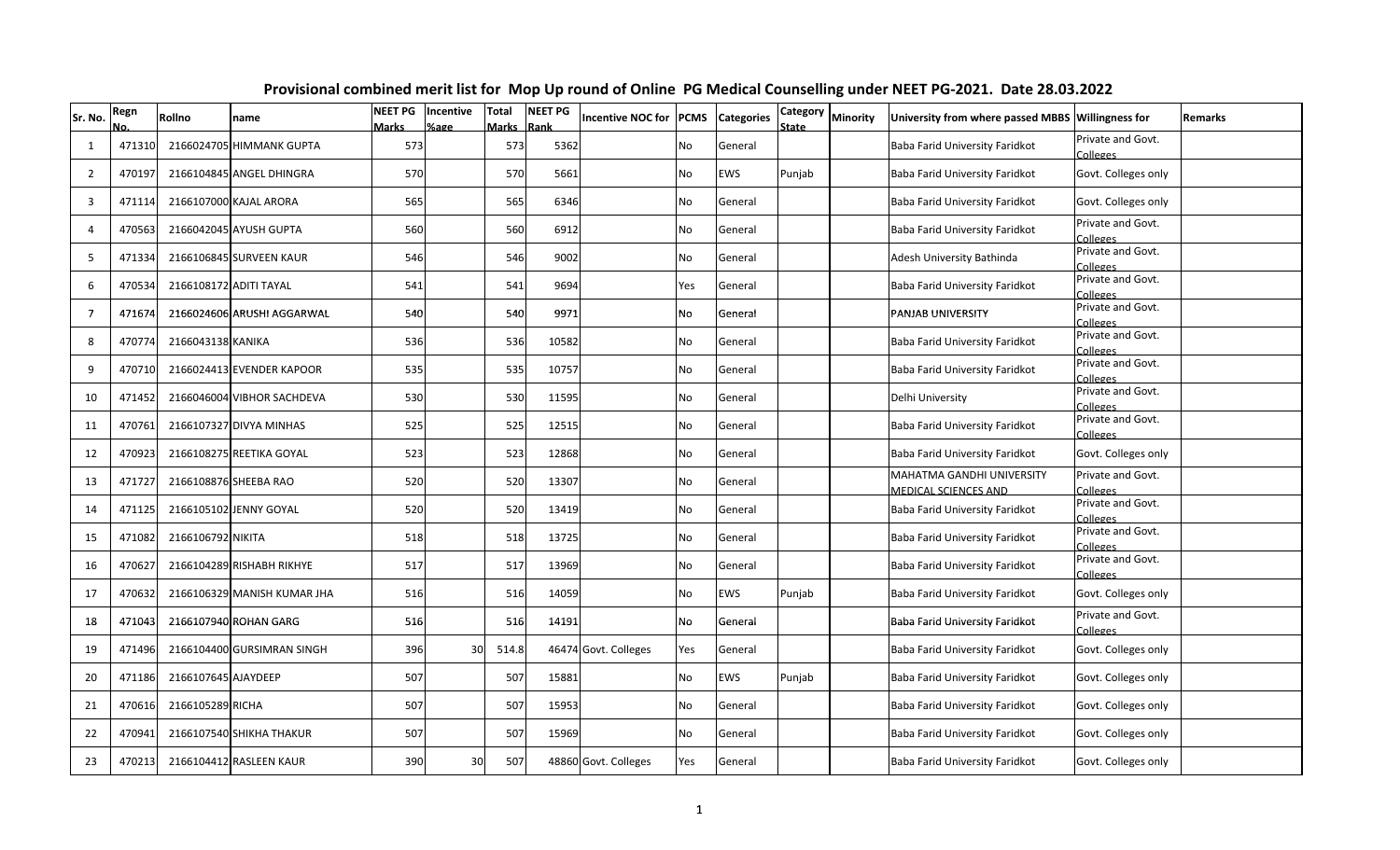| 24 | 470453 | 2166024308           | JASKEERAT SINGH<br><b>MALHOTRA</b> | 506 | 506 | 16193 | No        | General   |        |      | Baba Farid University Faridkot                                           | Govt. Colleges only                  |
|----|--------|----------------------|------------------------------------|-----|-----|-------|-----------|-----------|--------|------|--------------------------------------------------------------------------|--------------------------------------|
| 25 | 470483 |                      | 2166024305 SHIVANGI GUPTA          | 505 | 505 | 16475 | No        | General   |        |      | Baba Farid University Faridkot                                           | Private and Govt.<br><b>Colleges</b> |
| 26 | 471335 |                      | 2166158280 KHUSHBOO SALUJA         | 504 | 504 | 16636 | No        | General   |        |      | Baba Farid University Faridkot                                           | Private and Govt.<br>Colleges        |
| 27 | 471716 |                      | 2166105831 MOHIT BASRA             | 504 | 504 | 16719 | No        | <b>SC</b> | Punjab |      | Panjab University                                                        | Govt. Colleges only                  |
| 28 | 470583 |                      | 2166107833 GUNITINDER SINGH AUJLA  | 503 | 503 | 16917 | No        | General   |        |      | Baba Farid University Faridkot                                           | Govt. Colleges only                  |
| 29 | 471715 |                      | 2166104281 MRIDUL BANSAL           | 502 | 502 | 17020 | <b>No</b> | General   |        |      | Baba Farid University Faridkot                                           | Private and Govt.<br>Colleges        |
| 30 | 471098 | 2166105407 ASHIMA    |                                    | 501 | 501 | 17132 | <b>No</b> | General   |        |      | Adesh University Bathinda                                                | Private and Govt.<br>Colleges        |
| 31 | 47080  |                      | 2166106722 NAVDEEP SINGH SIDHU     | 501 | 501 | 17146 | <b>No</b> | General   |        | Sikh | Baba Farid University Faridkot                                           | Private and Govt.<br><b>Colleges</b> |
| 32 | 47182  |                      | 2166106042 NRIP KUMAR              | 501 | 501 | 17191 | No        | General   |        |      | Baba Farid University Faridkot                                           | Private and Govt.<br>Colleges        |
| 33 | 470217 |                      | 2166108025 MANSI VASHIST           | 501 | 501 | 17243 | <b>No</b> | General   |        |      | Baba Farid University Faridkot                                           | Private and Govt.<br>Colleges        |
| 34 | 471101 |                      | 2166108185 NEESHU BALA             | 500 | 500 | 17405 | <b>No</b> | EWS       | Punjab |      | Baba Farid University Faridkot                                           | Private and Govt.<br>Colleges        |
| 35 | 470714 | 2166107774 NAVI GARG |                                    | 497 | 497 | 18149 | <b>No</b> | General   |        |      | Baba Farid University Faridkot                                           | Private and Govt.<br>Colleges        |
| 36 | 471383 |                      | 2166105189 PRAISEE SINGLA          | 497 | 497 | 18177 | Yes       | General   |        |      | Baba Farid University Faridkot                                           | Private and Govt.<br>Colleges        |
| 37 | 471363 |                      | 2166104921 ROBINPREET KAUR         | 495 | 495 | 18602 | No        | General   |        |      | Baba Farid University Faridkot                                           | Govt. Colleges only                  |
| 38 | 471717 |                      | 2166105124 RAHUL GOYAL             | 494 | 494 | 18776 | No        | General   |        |      | Baba Farid University Faridkot                                           | Private and Govt.<br>Colleges        |
| 39 | 470964 |                      | 2166104956 RAJAT SINGLA            | 493 | 493 | 19109 | No        | General   |        |      | Baba Farid University Faridkot                                           | Private and Govt.<br>Colleges        |
| 40 | 47107  |                      | 2166107975 KRITIKA RANI            | 493 | 493 | 19126 | Yes       | <b>BC</b> | Punjab |      | Baba Farid University Faridkot                                           | Private and Govt.<br>Colleges        |
| 41 | 470738 |                      | 2166106350 VANIE GULATI            | 491 | 491 | 19381 | No        | General   |        |      | Baba Farid University Faridkot                                           | Private and Govt.<br>Colleges        |
| 42 | 471131 |                      | 2166108336 MEGHNA SINGLA           | 491 | 491 | 19420 | <b>No</b> | General   |        |      | Baba Farid University Faridkot                                           | Private and Govt.<br>Colleges        |
| 43 | 470867 |                      | 2166106227 SHUBHAM ARORA           | 490 | 490 | 19734 | <b>No</b> | General   |        |      | Baba Farid University Faridkot                                           | Private and Govt.<br>Colleges        |
| 44 | 47065  |                      | 2166106900 SHARAD GARG             | 490 | 490 | 19775 | No        | General   |        |      | Baba Farid University Faridkot                                           | Private and Govt.<br>Colleges        |
| 45 | 471031 |                      | 2166058563 JASLEEN KAUR HURA       | 489 | 489 | 20034 | <b>No</b> | General   |        | Sikh | JSS Academy of Higher Education and Private and Govt.<br>Research Mysore | Colleges                             |
| 46 | 470521 |                      | 2166104260 PARNEET KAUR SIDHU      | 488 | 488 | 20162 | No        | General   |        | Sikh | Baba Farid University Faridkot                                           | Private and Govt.<br>Colleges        |
| 47 | 470431 |                      | 2166105474 PAHUL PREET KAUR        | 486 | 486 | 20530 | No        | ВC        | Punjab |      | Baba Farid University Faridkot                                           | Govt. Colleges only                  |
| 48 | 471816 |                      | 2166153271 SARAH JAIN              | 486 | 486 | 20550 | No        | General   |        |      | Baba Farid University Faridkot                                           | Govt. Colleges only                  |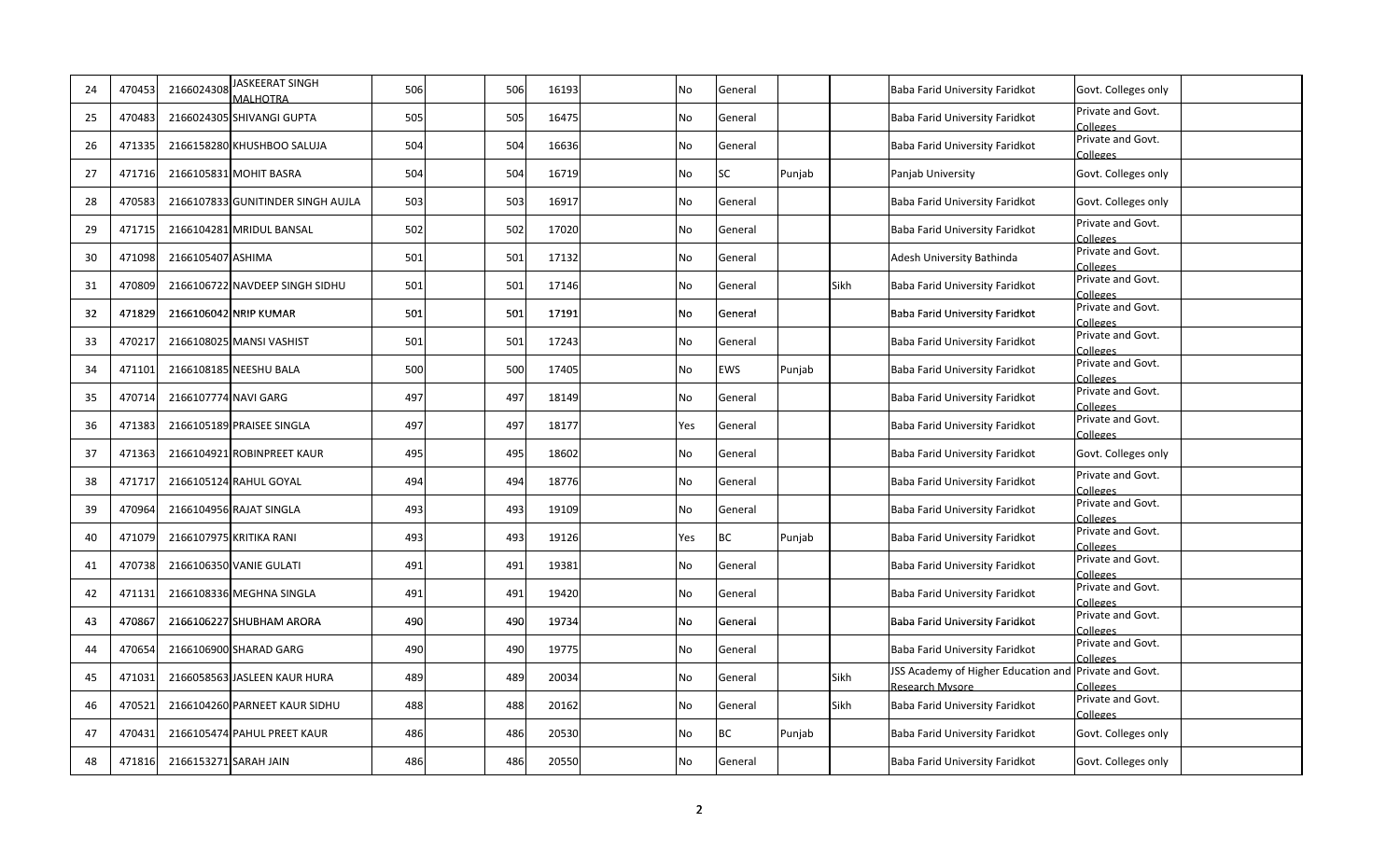| 49 | 470069 |                    | 2166107343 PARMINDER SINGH   | 485 |    | 485   | 20815 |                          | No        | EWS     | Punjab  | <b>JAMMU UNIVERSITY</b>                                                        | Govt. Colleges only           |
|----|--------|--------------------|------------------------------|-----|----|-------|-------|--------------------------|-----------|---------|---------|--------------------------------------------------------------------------------|-------------------------------|
| 50 | 470801 |                    | 2166104918 SALONI GOYAL      | 485 |    | 485   | 20874 |                          | No        | General |         | Baba Farid University Faridkot                                                 | Private and Govt.<br>Colleges |
| 51 | 470210 |                    | 2166106763 GUNTAS KAUR       | 485 |    | 485   | 20985 |                          | <b>No</b> | General |         | Baba Farid University Faridkot                                                 | Private and Govt.<br>Colleges |
| 52 | 470148 |                    | 2166108249 EISHAN BANSAL     | 373 | 30 | 484.9 |       | 54700 Govt. Colleges     | Yes       | General |         | Baba Farid University Faridkot                                                 | Govt. Colleges only           |
| 53 | 47051  |                    | 2166104856 ARUN NANDA        | 483 |    | 483   | 21323 |                          | <b>No</b> | EWS     | Punjab  | Baba Farid University Faridkot                                                 | Govt. Colleges only           |
| 54 | 47074  |                    | 2166107790 JASHANPREET KAUR  | 483 |    | 483   | 21379 |                          | Yes       | General |         | Baba Farid University Faridkot                                                 | Private and Govt.<br>Colleges |
| 55 | 471328 |                    | 2166104865 VARUN BANSAL      | 481 |    | 481   | 21740 |                          | <b>No</b> | EWS     | Punjab  | Baba Farid University Faridkot                                                 | Govt. Colleges only           |
| 56 | 470479 |                    | 2166043544 SUNIL YADAV       | 481 |    | 481   | 21758 |                          | <b>No</b> | ВC      | Haryana | yerevan state medical university                                               | Govt. Colleges only           |
| 57 | 470739 |                    | 2166108386 PULKIT JINDAL     | 370 | 30 | 481   | 55999 | Govt. & Pvt.<br>Colleges | Yes       | General |         | MJP Rohilkhand university                                                      | Govt. Colleges only           |
| 58 | 470408 |                    | 2166105259 AMAN BANSAL       | 480 |    | 480   | 22008 |                          | <b>No</b> | General |         | Baba Farid University Faridkot                                                 | Private and Govt.<br>Colleges |
| 59 | 470063 |                    | 2166024709 SRISHTI SHARMA    | 479 |    | 479   | 22223 |                          | <b>No</b> | General |         | Baba Farid University Faridkot                                                 | Govt. Colleges only           |
| 60 | 471021 | 2166051397 TULIKA  |                              | 479 |    | 479   | 22345 |                          | <b>No</b> | General |         | Baba Farid University Faridkot                                                 | Private and Govt.<br>Colleges |
| 61 | 470910 |                    | 2166108364 CHESHTHA SINGLA   | 478 |    | 478   | 22429 |                          | <b>No</b> | General |         | Adesh University Bathinda                                                      | Govt. Colleges only           |
| 62 | 47117  |                    | 2166105164 CHARANJIT SINGH   | 477 |    | 477   | 22754 |                          | No        | EWS     | Punjab  | Baba Farid University Faridkot                                                 | Govt. Colleges only           |
| 63 | 471105 |                    | 2166107850 VAISHALI GUPTA    | 476 |    | 476   | 23023 |                          | No        | General |         | Maharishi Markandeshwar Universit                                              | Private and Govt.<br>Colleges |
| 64 | 470741 |                    | 2166106353 KUNAL VINOD GUPTA | 475 |    | 475   | 23185 |                          | Yes       | General |         | Baba Farid University Faridkot                                                 | Private and Govt.<br>Colleges |
| 65 | 470701 | 2166045649 MUSKAAN |                              | 474 |    | 474   | 23460 |                          | No        | General |         | Baba Farid University Faridkot                                                 | Private and Govt.<br>Colleges |
| 66 | 470125 |                    | 2166046537 ASMITA SHARMA     | 474 |    | 474   | 23510 |                          | No        | General |         | Maharishi Markandeshwar University Private and Govt.<br>Solan Himachal Pradesh | Colleges                      |
| 67 | 470439 |                    | 2166104900 GAGANDEEP KAUR    | 474 |    | 474   | 23601 |                          | <b>No</b> | General |         | Baba Farid University Faridkot                                                 | Govt. Colleges only           |
| 68 | 47077  |                    | 2166105611 HIMANSHI SHARMA   | 472 |    | 472   | 24016 |                          | Yes       | General |         | Baba Farid University Faridkot                                                 | Govt. Colleges only           |
| 69 | 471241 |                    | 2166108148 ANKUSH GOYAL      | 361 | 30 | 469.3 | 58939 | Govt. & Pvt.<br>Colleges | Yes       | General |         | Baba Farid University Faridkot                                                 | Govt. Colleges only           |
| 70 | 470842 |                    | 2166107238 EKANSH BANSAL     | 469 |    | 469   | 24698 |                          | No        | General |         | Baba Farid University Faridkot                                                 | Private and Govt.<br>Colleges |
| 71 | 471119 |                    | 2166105914 SHAN GOYAL        | 469 |    | 469   | 24779 |                          | Yes       | General |         | Baba Farid University Faridkot                                                 | Govt. Colleges only           |
| 72 | 470603 | 2166105154 NEERAJ  |                              | 467 |    | 467   | 25246 |                          | No        | General |         | Baba Farid University Faridkot                                                 | Private and Govt.<br>Colleges |
| 73 | 470559 |                    | 2166165691 MUSKAN KATARIA    | 467 |    | 467   | 25295 |                          | No        | General |         | Baba Farid University Faridkot                                                 | Private and Govt.<br>Colleges |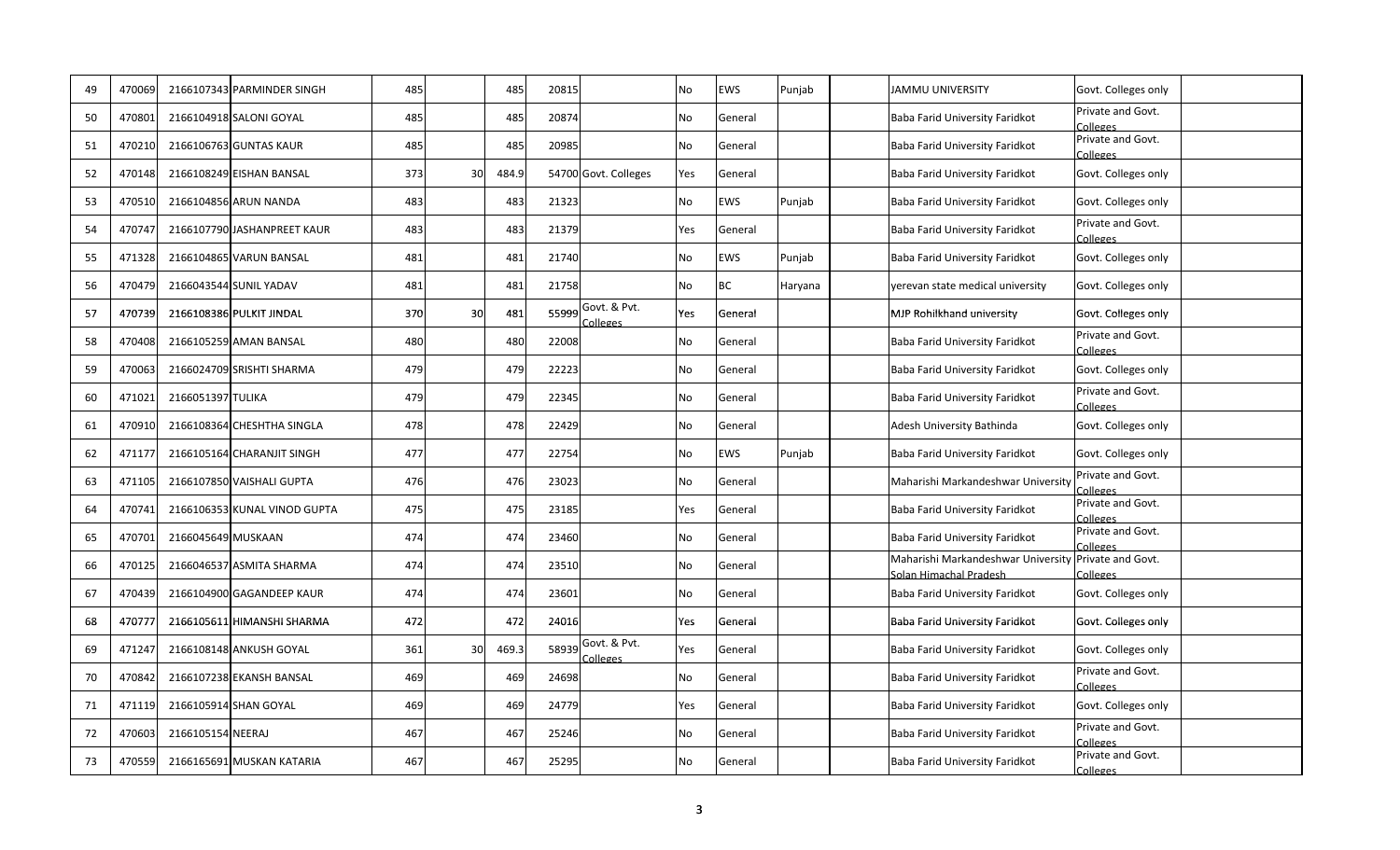| 74 | 470696 | 2166044893 SAHIL VAID |                                             | 466 |    | 466   | 25470 |                          | No        | General    |        |      | Baba Farid University Faridkot                           | Private and Govt.<br><b>Colleges</b> |
|----|--------|-----------------------|---------------------------------------------|-----|----|-------|-------|--------------------------|-----------|------------|--------|------|----------------------------------------------------------|--------------------------------------|
| 75 | 470477 |                       | 2166024616 LOVE KHANNA                      | 465 |    | 465   | 25733 |                          | No        | General    |        |      | Baba Farid University Faridkot                           | Private and Govt.<br>Colleges        |
| 76 | 47092  |                       | 2166024411 GURPREET SINGH                   | 465 |    | 465   | 25869 |                          | <b>No</b> | General    |        |      | Baba Farid University Faridkot                           | Govt. Colleges only                  |
| 77 | 470936 |                       | 2166105815 SAKSHI SHARMA                    | 464 |    | 464   | 26041 |                          | Yes       | General    |        |      | Baba Farid University Faridkot                           | Govt. Colleges only                  |
| 78 | 470724 | 2166104817 LOVELEEN   |                                             | 464 |    | 464   | 26075 |                          | <b>No</b> | General    |        |      | Baba Farid University Faridkot                           | Govt. Colleges only                  |
| 79 | 47034  |                       | 2166106663 ILMJOT KAUR TIWANA               | 464 |    | 464   | 26152 |                          | <b>No</b> | General    |        |      | Baba Farid University Faridkot                           | Private and Govt.<br>Colleges        |
| 80 | 47008  | 2166168315 NIYA ROY   |                                             | 463 |    | 463   | 26338 |                          | <b>No</b> | General    |        |      | NATIONAL PIROGOV MEMORIAL<br>MEDICAL UNIVERSITY, UKRAINE | Private and Govt.<br>Colleges        |
| 81 | 470582 |                       | 2166104297 ADAB ALWINDER SINGH              | 463 |    | 463   | 26365 |                          | Yes       | <b>EWS</b> | Punjab | Sikh | Baba Farid University Faridkot                           | Private and Govt.<br>Colleges        |
| 82 | 470830 |                       | 2166106212 SAHIL WALIA                      | 462 |    | 462   | 26495 |                          | <b>No</b> | General    |        |      | Baba Farid University Faridkot                           | Private and Govt.<br>Colleges        |
| 83 | 470612 |                       | 2166107097 DAMANJOT KAUR                    | 462 |    | 462   | 26569 |                          | Yes       | General    |        |      | Baba Farid University Faridkot                           | Private and Govt.<br>Colleges        |
| 84 | 470966 |                       | 2166104874 SHIVAM SETHI                     | 460 |    | 460   | 27070 |                          | <b>No</b> | General    |        |      | Baba Farid University Faridkot                           | Private and Govt.<br>Colleges        |
| 85 | 470916 |                       | 2166106407 LAVEENA GUPTA                    | 459 |    | 459   | 27473 |                          | <b>No</b> | General    |        |      | Baba Farid University Faridkot                           | Private and Govt.<br>Colleges        |
| 86 | 470158 |                       | 2166107253 JITISH SETIA                     | 456 |    | 456   | 28247 |                          | <b>No</b> | General    |        |      | Baba Farid University Faridkot                           | Private and Govt.<br>Colleges        |
| 87 | 47070! | 2166104848 ANZORY     |                                             | 455 |    | 455   | 28487 |                          | No        | General    |        |      | Baba Farid University Faridkot                           | Private and Govt.<br>Colleges        |
| 88 | 470419 |                       | 2166107917 SONALIKA SHARMA                  | 455 |    | 455   | 28496 |                          | No        | General    |        |      | Baba Farid University Faridkot                           | Private and Govt.<br>Colleges        |
| 89 | 471722 |                       | 2166105168 BHUPINDER KUMAR<br><b>SHARMA</b> | 349 | 30 | 453.7 | 63718 | Govt. & Pvt.<br>Colleges | Yes       | General    |        |      | Baba Farid University Faridkot                           | Govt. Colleges only                  |
| 90 | 471706 |                       | 2166107898 GOPI CHAND                       | 451 |    | 451   | 29545 |                          | <b>No</b> | General    |        |      | Baba Farid University Faridkot                           | Govt. Colleges only                  |
| 91 | 470392 |                       | 2166108021 ANUPRIYA ARORA                   | 451 |    | 451   | 29647 |                          | No        | General    |        |      | Baba Farid University Faridkot                           | Private and Govt.<br>Colleges        |
| 92 | 471018 | 2166105358 BABITA     |                                             | 449 |    | 449   | 30074 |                          | <b>No</b> | General    |        |      | Adesh University Bathinda                                | Govt. Colleges only                  |
| 93 | 471311 |                       | 2166107629 AANCHAL MAHAJAN                  | 449 |    | 449   | 30079 |                          | <b>No</b> | General    |        |      | Baba Farid University Faridkot                           | Govt. Colleges only                  |
| 94 | 471129 | 2166104908 CHINAR     |                                             | 449 |    | 449   | 30147 |                          | Yes       | General    |        |      | Baba Farid University Faridkot                           | Private and Govt.<br>Colleges        |
| 95 | 470619 |                       | 2166104308 VISHAVPAL SINGH DHILLON          | 344 | 30 | 447.2 | 65645 | Govt. & Pvt.<br>Colleges | Yes       | General    |        |      | Baba Farid University Faridkot                           | Govt. Colleges only                  |
| 96 | 470646 |                       | 2166108323 LKSHAY K DHAWAN                  | 447 |    | 447   | 30692 |                          | No        | General    |        |      | Baba Farid University Faridkot                           | Private and Govt.<br>Colleges        |
| 97 | 47083  |                       | 2166107482 ADITI GAUTAM                     | 446 |    | 446   | 30852 |                          | No        | General    |        |      | Baba Farid University Faridkot                           | Private and Govt.<br>Colleges        |
| 98 | 470469 |                       | 2166105629 RAGHAV SHARMA                    | 446 |    | 446   | 30978 |                          | No        | General    |        |      | Baba Farid University Faridkot                           | Private and Govt.<br>Colleges        |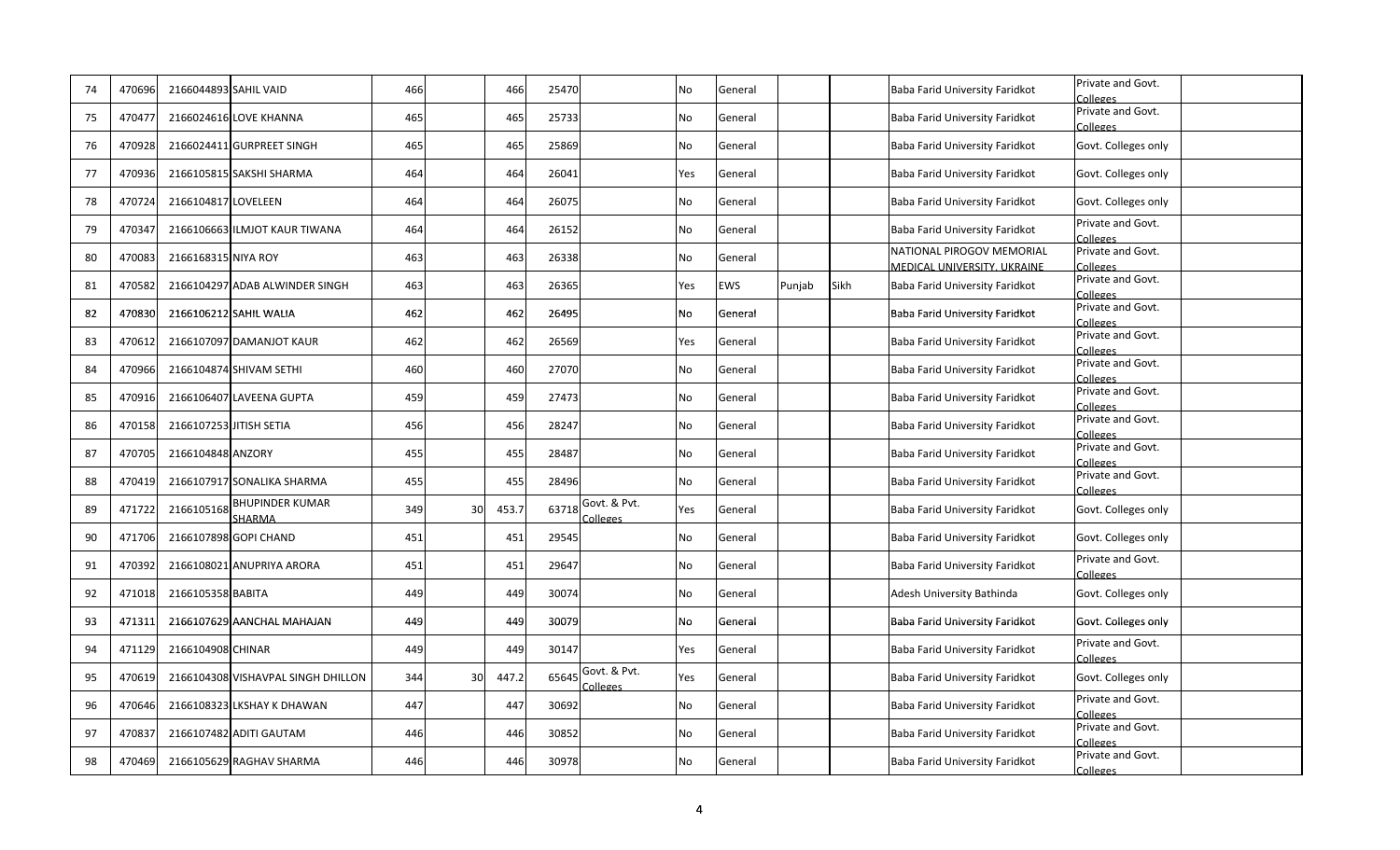| 99  | 471306 |                     | 2166107530 SHIVAM SALARIA        | 445 |    | 445   | 31119 |                          | <b>No</b> | General    |                |           | Baba Farid University Faridkot                                      | Private and Govt.<br>Colleges |
|-----|--------|---------------------|----------------------------------|-----|----|-------|-------|--------------------------|-----------|------------|----------------|-----------|---------------------------------------------------------------------|-------------------------------|
| 100 | 470248 | 2166128226 CLIFFY W |                                  | 442 |    | 442   | 31952 |                          | <b>No</b> | ВC         | Tamil          | Christian | Kerala University of Health Sciences,<br>Thrissur                   | Private and Govt.<br>Colleges |
| 101 | 470448 | 2166108350 SHIVANI  |                                  | 442 |    | 442   | 32102 |                          | No        | <b>EWS</b> | Nadu<br>Punjab |           | Baba Farid University Faridkot                                      | Private and Govt.             |
| 102 | 470907 |                     | 2166111977 DEVASHISH YADAV       | 442 |    | 442   | 32122 |                          | No        | ВC         | Rajasthan      |           | Baba Farid University Faridkot                                      | Colleges<br>Private and Govt. |
|     |        |                     |                                  |     |    |       |       |                          |           |            |                |           |                                                                     | Colleges<br>Private and Govt. |
| 103 | 470292 |                     | 2166106865 JIVESH ARORA          | 442 |    | 442   | 32131 |                          | No        | General    |                |           | Baba Farid University Faridkot                                      | Colleges                      |
| 104 | 470974 | 2166105264 SUMEDHA  |                                  | 441 |    | 441   | 32424 |                          | Yes       | General    |                |           | Baba Farid University Faridkot                                      | Private and Govt.<br>Colleges |
| 105 | 471238 | 2166106326 RITTIKA  |                                  | 440 |    | 440   | 32737 |                          | Yes       | ВC         | Punjab         |           | Baba Farid University Faridkot                                      | Private and Govt.<br>Colleges |
| 106 | 470639 |                     | 2166108035 DEEPANSHU MODI        | 439 |    | 439   | 32896 |                          | <b>No</b> | General    |                |           | Adesh University Bathinda                                           | Private and Govt.             |
| 107 | 471694 |                     | 2166105256 CHANDAN GOYAL         | 437 |    | 437   | 33674 |                          | No        | General    |                |           | Baba Farid University Faridkot                                      | Colleges<br>Private and Govt. |
|     |        |                     |                                  |     |    |       |       |                          |           |            |                |           |                                                                     | Colleges                      |
| 108 | 471143 |                     | 2166104361 ALKA SANDI            | 436 |    | 436   | 33750 |                          | <b>No</b> | SC         | Punjab         |           | Baba Farid University Faridkot                                      | Private and Govt.<br>Colleges |
| 109 | 470294 |                     | 2166104986 RAGHAV AGGARWAL       | 435 |    | 435   | 34177 |                          | <b>No</b> | EWS        | Punjab         |           | Baba Farid University Faridkot                                      | Govt. Colleges only           |
| 110 | 470269 |                     | 2166106549 PULKIT SHARMA         | 434 |    | 434   | 34492 |                          | No        | General    |                |           | Adesh University Bathinda                                           | Private and Govt.<br>Colleges |
| 111 | 470223 |                     | 2166105975 AAKRITI MAHAJAN       | 434 |    | 434   | 34565 |                          | Yes       | General    |                |           | Baba Farid University Faridkot                                      | Govt. Colleges only           |
| 112 | 470943 |                     | 2166105039 VIKAS SOOD            | 433 |    | 433   | 34707 |                          | No        | EWS        | Punjab         |           | Baba Farid University Faridkot                                      | Private and Govt.<br>Colleges |
| 113 | 470954 |                     | 2166107918 MANPREET KAUR         | 433 |    | 433   | 34842 |                          | No        | General    |                |           | Baba Farid University Faridkot                                      | Private and Govt.<br>Colleges |
| 114 | 471246 |                     | 2166070001 JINCY SARA THANKACHAN | 433 |    | 433   | 34845 |                          | No        | General    |                |           | Kerala University of Health Sciences                                | Private and Govt.<br>Colleges |
| 115 | 471030 |                     | 2166107215 ANMOL KAUR            | 432 |    | 432   | 34910 |                          | No        | ВC         | Punjab         |           | Baba Farid University Faridkot                                      | Govt. Colleges only           |
| 116 | 47007  |                     | 2166105850 SIMMER PREET SINGH    | 332 | 30 | 431.6 |       | 70640 Govt. Colleges     | Yes       | ВC         | Punjab         |           | Baba Farid University Faridkot                                      | Govt. Colleges only           |
| 117 | 471744 |                     | 2166054425 SEBIN PAUL P          | 431 |    | 431   | 35209 |                          | <b>No</b> | General    |                |           | All India Institute of Medical Sciences Private and Govt.<br>Raipur | Colleges                      |
| 118 | 470934 | 2166106880 MANISHA  |                                  | 431 |    | 431   | 35281 |                          | Yes       | <b>SC</b>  | Punjab         |           | Baba Farid University Faridkot                                      | Govt. Colleges only           |
| 119 | 471037 |                     | 2166108108 BIKRAMJEET SINGH BEDI | 331 | 30 | 430.3 | 70820 | Govt. & Pvt.<br>Colleges | Yes       | General    |                | Sikh      | Baba Farid University Faridkot                                      | Private and Govt.<br>Colleges |
| 120 | 471155 | 2166105917 POOJA    |                                  | 430 |    | 430   | 35593 |                          | No        | General    |                |           | Baba Farid University Faridkot                                      | Govt. Colleges only           |
| 121 | 470416 |                     | 2166104897 MANPREET SINGH        | 429 |    | 429   | 35869 |                          | No        | SC         | Punjab         |           | Baba Farid University Faridkot                                      | Private and Govt.<br>Colleges |
| 122 | 471124 |                     | 2166100563 KARAN PAL SINGH       | 429 |    | 429   | 35972 |                          | No        | General    |                | Sikh      | Utkal University                                                    | Private and Govt.<br>Colleges |
| 123 | 470525 |                     | 2166105280 ISHTPREET MANN        | 429 |    | 429   | 35974 |                          | No        | General    |                |           | Baba Farid University Faridkot                                      | Private and Govt.<br>Colleges |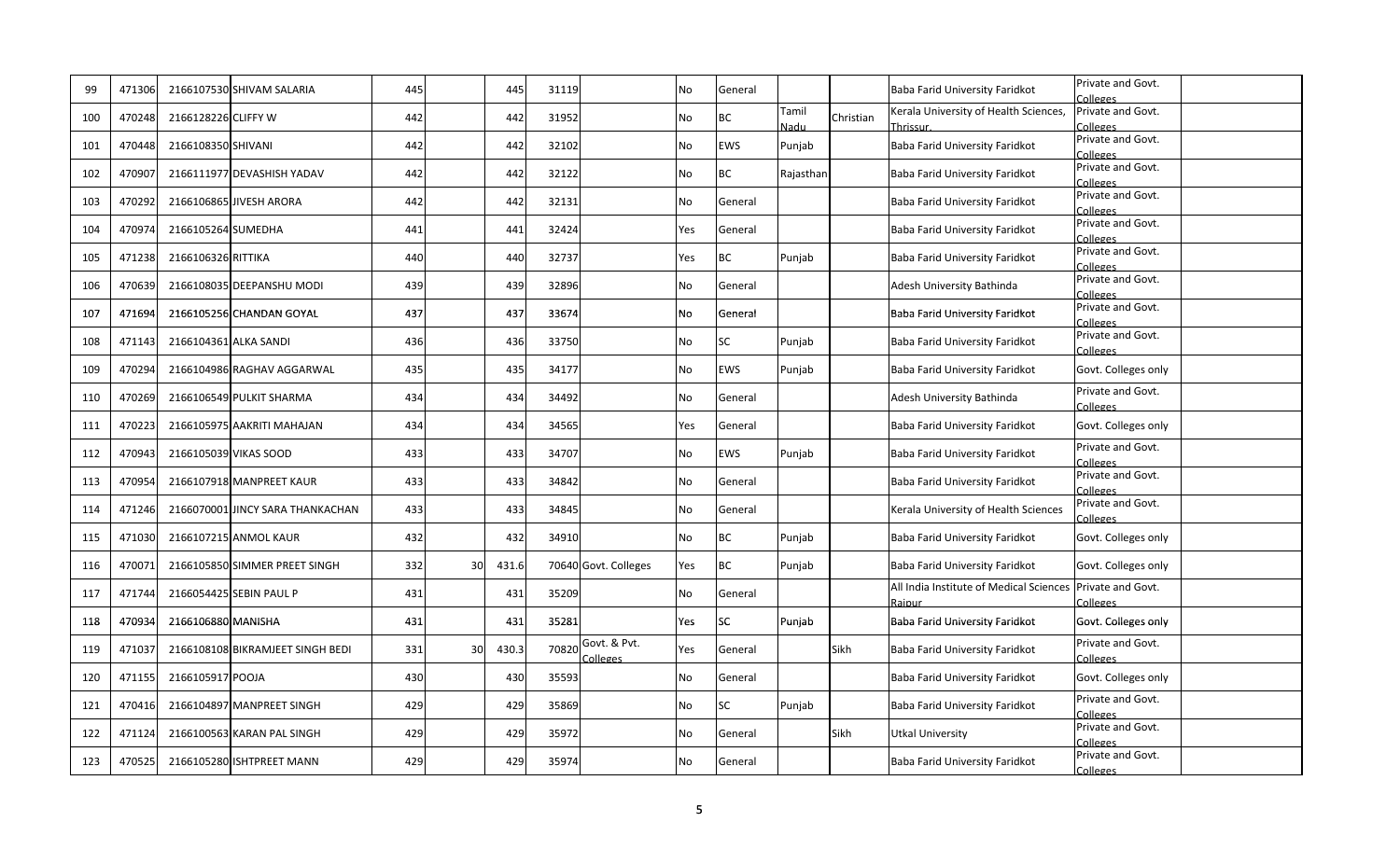| 124 | 47001  | 2166108314 APRAJITA |                                | 429             |    | 429   | 36033 |                          | Yes       | General    |        |      | Baba Farid University Faridkot                       | Govt. Colleges only           |
|-----|--------|---------------------|--------------------------------|-----------------|----|-------|-------|--------------------------|-----------|------------|--------|------|------------------------------------------------------|-------------------------------|
| 125 | 470968 |                     | 2166106301 PARAS ANAND         | 428             |    | 428   | 36142 |                          | No        | <b>EWS</b> | Punjab |      | Baba Farid University Faridkot                       | Private and Govt.<br>Colleges |
| 126 | 471264 |                     | 2166106739 JASLEEN KAUR        | 428             |    | 428   | 36383 |                          | <b>No</b> | General    |        |      | Baba Farid University Faridkot                       | Govt. Colleges only           |
| 127 | 470298 |                     | 2166104421 SANMUKH CHAWLA      | 427             |    | 427   | 36432 |                          | <b>No</b> | General    |        | Sikh | Baba Farid University Faridkot                       | Private and Govt.<br>Colleges |
| 128 | 470494 |                     | 2166105962 DIVYAJOT KAUR       | 427             |    | 427   | 36560 |                          | No        | <b>SC</b>  | Punjab |      | Baba Farid University Faridkot                       | Govt. Colleges only           |
| 129 | 47167  |                     | 2166024588 DEEPAK KAUSHIK      | 425             |    | 425   | 36975 |                          | <b>No</b> | General    |        |      | Baba Farid University Faridkot                       | Private and Govt.<br>Colleges |
| 130 | 47133  |                     | 2166106226 PRIYANKA SHARMA     | 425             |    | 425   | 37015 |                          | <b>No</b> | General    |        |      | Baba Farid University Faridkot                       | Private and Govt.<br>Colleges |
| 131 | 471724 |                     | 2166071391 KISHORE V V         | 425             |    | 425   | 37152 |                          | <b>No</b> | General    |        |      | Travancore Cochin Medical Council                    | Govt. Colleges only           |
| 132 | 471625 |                     | 2166107157 CHARANPREET KAUR    | 424             |    | 424   | 37444 |                          | Yes       | General    |        |      | Adesh University Bathinda                            | Govt. Colleges only           |
| 133 | 470660 |                     | 2166106056 GURVARINDER SINGH   | 326             | 30 | 423.8 |       | 72891 Govt. Colleges     | Yes       | General    |        |      | Baba Farid University Faridkot                       | Govt. Colleges only           |
| 134 | 470348 |                     | 2166105523 KANWALPREET SINGH   | 422             |    | 422   | 37979 |                          | <b>No</b> | EWS        | Punjab | Sikh | Baba Farid University Faridkot                       | Private and Govt.<br>Colleges |
| 135 | 47067  | 2166104518 NIMRATA  |                                | 421             |    | 421   | 38290 |                          | <b>No</b> | General    |        |      | Baba Farid University Faridkot                       | Govt. Colleges only           |
| 136 | 471346 |                     | 2166107680 ISHAN GOYAL         | 421             |    | 421   | 38422 |                          | <b>No</b> | General    |        |      | MANIPAL ACADEMY OF HIGHER<br><b>EDUCATION</b>        | Private and Govt.<br>Colleges |
| 137 | 471175 |                     | 2166105437 SARGAM VERMA        | 42 <sup>2</sup> |    | 421   | 38430 |                          | No        | ВC         | Punjab |      | Baba Farid University Faridkot                       | Private and Govt.<br>Colleges |
| 138 | 470802 |                     | 2166108297 AMANDEEP KAUR       | 421             |    | 421   | 38485 |                          | No        | SC         | Punjab |      | Baba Farid University Faridkot                       | Govt. Colleges only           |
| 139 | 470505 |                     | 2166105768 PRATEET KAUR SIDHU  | 419             |    | 419   | 39088 |                          | No        | General    |        | Sikh | Baba Farid University Faridkot                       | Private and Govt.<br>Colleges |
| 140 | 470318 |                     | 2166105559 SHIVAM SACHDEVA     | 419             |    | 419   | 39182 |                          | <b>No</b> | General    |        |      | Baba Farid University Faridkot                       | Govt. Colleges only           |
| 141 | 471182 |                     | 2166105069 HARPREET SINGH TOOR | 322             | 30 | 418.6 |       | 74499 Govt. Colleges     | Yes       | General    |        |      | Baba Farid University Faridkot                       | Govt. Colleges only           |
| 142 | 470549 |                     | 2166043133 JASMEEN PARMAR      | 322             | 30 | 418.6 |       | 74645 Govt. Colleges     | Yes       | ВC         | Punjab |      | Baba Farid University Faridkot                       | Govt. Colleges only           |
| 143 | 470752 | 2166104824 NAVJOT   |                                | 322             | 30 | 418.6 | 74706 | Govt. & Pvt.<br>Colleges | Yes       | BC         | Punjab |      | <b>BHUPENDRA NARAYAN MANDAL</b><br>UNIVERSITY, BIHAR | Private and Govt.<br>Colleges |
| 144 | 471150 |                     | 2166110009 ANKUSH MONGA        | 321             | 30 | 417.3 | 74768 | Govt. & Pvt.<br>Colleges | Yes       | General    |        |      | Baba Farid University Faridkot                       | Private and Govt.<br>Colleges |
| 145 | 471108 |                     | 2166105206 YUKTA SHARMA        | 417             |    | 417   | 39609 |                          | No        | EWS        | Punjab |      | Baba Farid University Faridkot                       | Private and Govt.<br>Colleges |
| 146 | 470685 |                     | 2166106334 MANISHA BAGGA       | 416             |    | 416   | 39950 |                          | No        | ВC         | Punjab |      | Baba Farid University Faridkot                       | Govt. Colleges only           |
| 147 | 47054  |                     | 2166104974 AYUSH SETHI         | 416             |    | 416   | 39959 |                          | No        | EWS        | Punjab |      | Baba Farid University Faridkot                       | Private and Govt.<br>Colleges |
| 148 | 470818 |                     | 2166024467 VIVEK KUMAR GOYAL   | 416             |    | 416   | 39966 |                          | No        | General    |        |      | Baba Farid University Faridkot                       | Private and Govt.<br>Colleges |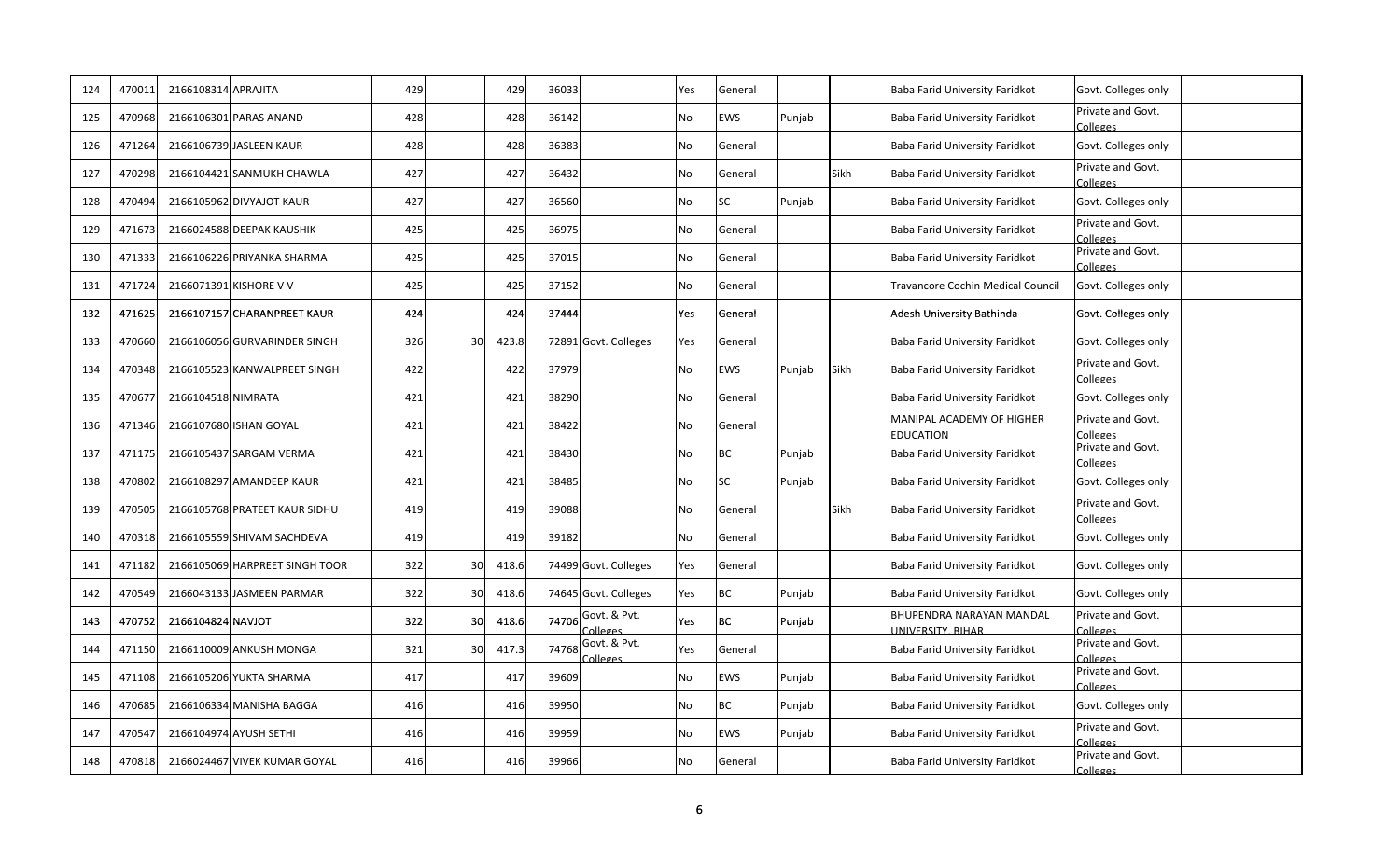| 149 | 470526 |                     | 2166107254 OSHIN MADAAN          | 415 |                | 415   | 40263 |                           | Yes       | General   |        |      | SWAMI RAMA HIMALAYAN<br><b>INIVERSITY</b>            | Govt. Colleges only           |
|-----|--------|---------------------|----------------------------------|-----|----------------|-------|-------|---------------------------|-----------|-----------|--------|------|------------------------------------------------------|-------------------------------|
| 150 | 471710 |                     | 2166105858 HANISHA RATTAN        | 319 | 30             | 414.7 | 75756 | Govt. & Pvt.<br>colleges. | Yes       | SC        | Punjab |      | Baba Farid University Faridkot                       | Private and Govt.<br>Colleges |
| 151 | 47137  |                     | 2166106355 SANGYA YADAV          | 414 |                | 414   | 40848 |                           | <b>No</b> | General   |        |      | Baba Farid University Faridkot                       | Private and Govt.<br>Colleges |
| 152 | 470346 |                     | 2166105469 JASPINDER SINGH WALIA | 318 | 3 <sup>c</sup> | 413.4 | 76269 | Govt. & Pvt.<br>ananlo.   | Yes       | General   |        |      | B.N mandal university madephura<br>าihar             | Private and Govt.<br>Colleges |
| 153 | 471263 |                     | 2166108357 MOHIT SINGLA          | 413 |                | 413   | 40904 |                           | Yes       | General   |        |      | Baba Farid University Faridkot                       | Private and Govt.<br>Colleges |
| 154 | 471585 |                     | 2166165774 KASHISH SACHDEVA      | 413 |                | 413   | 40991 |                           | <b>No</b> | General   |        |      | <b>TEERTHANKER MAHAVEER</b><br><b>JNIVERSITY</b>     | Private and Govt.<br>Colleges |
| 155 | 471307 |                     | 2166104993 HARPUNEET             | 413 |                | 413   | 41090 |                           | <b>No</b> | SC        | Punjab |      | Baba Farid University Faridkot                       | Govt. Colleges only           |
| 156 | 471024 | 2166104930 EVA GARG |                                  | 317 | 30             | 412.1 | 76839 | Govt. & Pvt.<br>Colleges  | Yes       | General   |        |      | Baba Farid University Faridkot                       | Govt. Colleges only           |
| 157 | 471137 |                     | 2166105535 SUBHAM KUMAR SINGLA   | 412 |                | 412   | 41185 |                           | Yes       | General   |        |      | Adesh University Bathinda                            | Private and Govt.<br>Colleges |
| 158 | 471659 |                     | 2166105253 KIRANDEEP KAUR        | 410 |                | 410   | 41811 |                           | Yes       | General   |        |      | Adesh University Bathinda                            | Private and Govt.<br>Colleges |
| 159 | 471157 |                     | 2166105387 SHIVANGI GANDHI       | 410 |                | 410   | 41836 |                           | No        | General   |        |      | Baba Farid University Faridkot                       | Private and Govt.<br>Colleges |
| 160 | 470737 |                     | 2166104584 KASHISH SINGHAL       | 409 |                | 409   | 42328 |                           | <b>No</b> | General   |        |      | Baba Farid University Faridkot                       | Private and Govt.<br>Colleges |
| 161 | 471195 |                     | 2166105566 HEENA SHARMA          | 314 | 30             | 408.2 | 78279 | Govt. & Pvt.<br>colleges  | Yes       | General   |        |      | Baba Farid University Faridkot                       | Private and Govt.<br>Colleges |
| 162 | 470243 |                     | 2166104872 BHUPESH GOYAL         | 408 |                | 408   | 42498 |                           | <b>No</b> | General   |        |      | Baba Farid University Faridkot                       | Private and Govt.<br>Colleges |
| 163 | 471284 |                     | 2166157622 NIDA NAEEM            | 407 |                | 407   | 42831 |                           | No        | General   |        |      | Baba Farid University Faridkot                       | Private and Govt.<br>Colleges |
| 164 | 470166 |                     | 2166107844 BANEET CHADHA         | 407 |                | 407   | 42895 |                           | <b>No</b> | General   |        | Sikh | Baba Farid University Faridkot                       | Private and Govt.<br>Colleges |
| 165 | 470891 |                     | 2166105545 NAVPREET KAUR         | 407 |                | 407   | 42934 |                           | <b>No</b> | General   |        |      | Baba Farid University Faridkot                       | Govt. Colleges only           |
| 166 | 470165 |                     | 2166104269 CHANDEEPAK SINGH      | 406 |                | 406   | 43105 |                           | <b>No</b> | General   |        |      | Maharishi Markandeshwar (Deemed<br>to be) University | Private and Govt.<br>Colleges |
| 167 | 471088 |                     | 2166106637 GAGAN DEEP SINGH      | 403 |                | 403   | 44240 |                           | <b>No</b> | General   |        |      | Baba Farid University Faridkot                       | Private and Govt.<br>Colleges |
| 168 | 470163 |                     | 2166107170 PARGAT SINGH          | 402 |                | 402   | 44574 |                           | Yes       | <b>SC</b> | Punjab |      | Baba Farid University Faridkot                       | Private and Govt.<br>Colleges |
| 169 | 47053  |                     | 2166105954 NAVPREET HEERA        | 402 |                | 402   | 44684 |                           | Yes       | SC.       | Punjab |      | Baba Farid University Faridkot                       | Private and Govt.<br>Colleges |
| 170 | 471731 |                     | 2166060887 VIGNESH JAYADEVAN     | 402 |                | 402   | 44701 |                           | <b>No</b> | General   |        |      | <b>KUHS</b>                                          | Govt. Colleges only           |
| 171 | 470975 |                     | 2166108195 PUNEET KAUR           | 401 |                | 401   | 44733 |                           | Yes       | ВC        | Punjab |      | Baba Farid University Faridkot                       | Private and Govt.<br>Colleges |
| 172 | 47097  | 2166107044 AYUSHI   |                                  | 401 |                | 401   | 44795 |                           | Yes       | EWS.      | Punjab |      | Baba Farid University Faridkot                       | Govt. Colleges only           |
| 173 | 471099 |                     | 2166107928 GAGANDEEP KAUR        | 401 |                | 401   | 44951 |                           | Yes       | SC        | Punjab |      | Baba Farid University Faridkot                       | Govt. Colleges only           |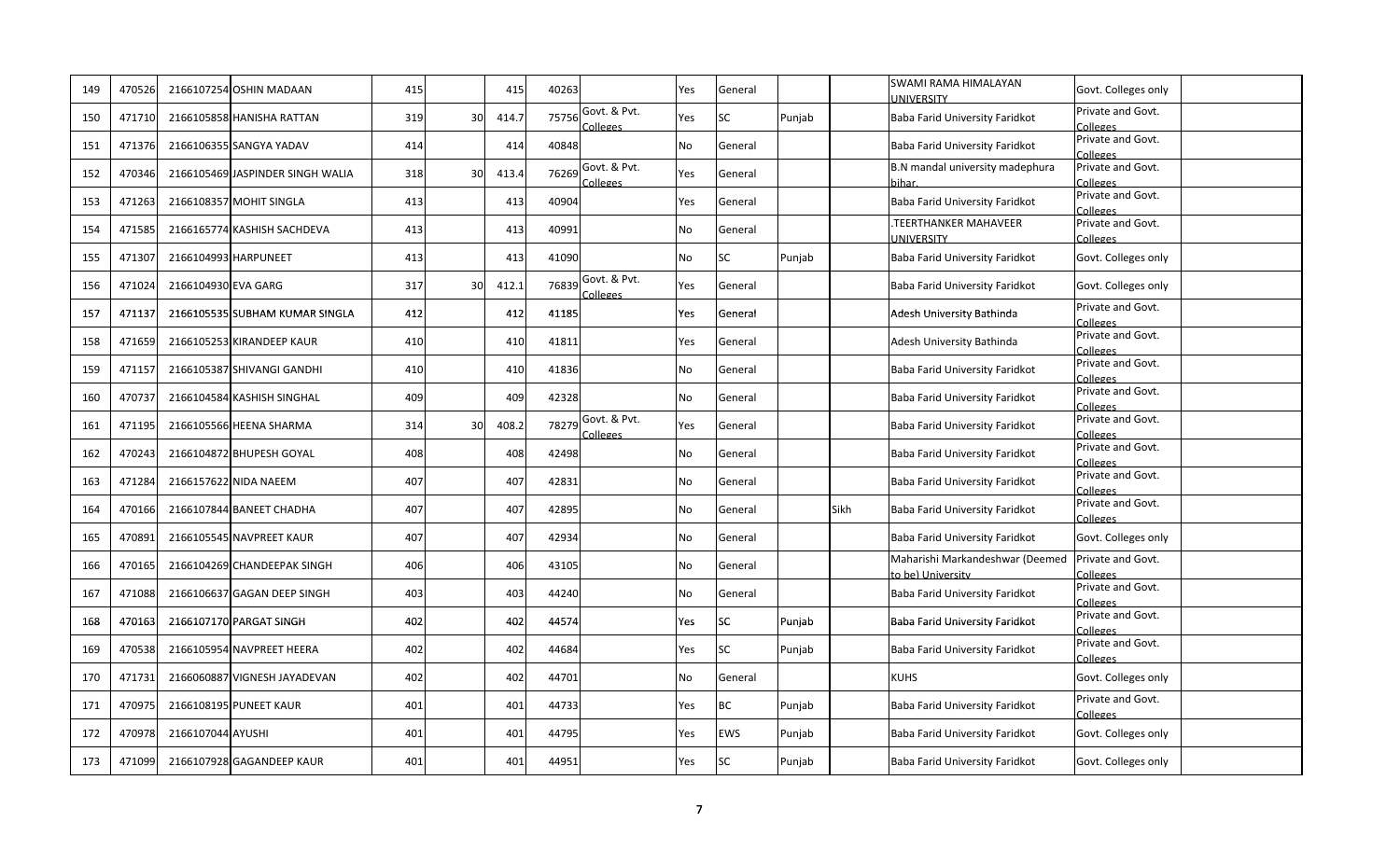| 174 | 471502 |                        | 2166046164 TANVEER DABRIA         | 399 |                | 399   | 45516 |                          | No        | <b>SC</b> | Punjab |           | Baba Farid University Faridkot                | Govt. Colleges only           |
|-----|--------|------------------------|-----------------------------------|-----|----------------|-------|-------|--------------------------|-----------|-----------|--------|-----------|-----------------------------------------------|-------------------------------|
| 175 | 470556 |                        | 2166108192 TEJINDER SINGH         | 398 |                | 398   | 45830 |                          | No        | SC        | Punjab |           | Baba Farid University Faridkot                | Govt. Colleges only           |
| 176 | 47032  |                        | 2166106491 HARMANDEEP KAUR        | 398 |                | 398   | 45997 |                          | <b>No</b> | SC        | Punjab |           | Baba Farid University Faridkot                | Private and Govt.<br>Colleges |
| 177 | 47097  |                        | 2166105052 IPSA SINGLA            | 396 |                | 396   | 46489 |                          | No        | General   |        |           | Adesh University Bathinda                     | Govt. Colleges only           |
| 178 | 47107  |                        | 2166105928 PUSHTINDER SINGH       | 396 |                | 396   | 46539 |                          | Yes       | ВC        | Punjab |           | Baba Farid University Faridkot                | Govt. Colleges only           |
| 179 | 470480 | 2166024439 AARZOO      |                                   | 394 |                | 394   | 47142 |                          | <b>No</b> | General   |        |           | Baba Farid University Faridkot                | Private and Govt.<br>Colleges |
| 180 | 47105  |                        | 2166167239 KEVIN GEORGE VARUGHESE | 393 |                | 393   | 47676 |                          | No        | General   |        | Christian | NITTE UNIVERSITY                              | Private and Govt.<br>Colleges |
| 181 | 471092 |                        | 2166105143 APANPREET KAUR         | 393 |                | 393   | 47688 |                          | No        | EWS       | Punjab |           | Baba Farid University Faridkot                | Govt. Colleges only           |
| 182 | 470101 |                        | 2166167761 STEPHEN TOM JUDE       | 393 |                | 393   | 47706 |                          | No        | General   |        | Christian | Baba Farid University Faridkot                | Private and Govt.<br>Colleges |
| 183 | 470406 |                        | 2166107496 MANMEET SINGH          | 392 |                | 392   | 48037 |                          | <b>No</b> | SC.       | Punjab |           | Baba Farid University Faridkot                | Private and Govt.<br>Colleges |
| 184 | 470562 |                        | 2166104324 GUNEET KAUR            | 390 |                | 390   | 48535 |                          | <b>No</b> | General   |        | Sikh      | Baba Farid University Faridkot                | Private and Govt.<br>Colleges |
| 185 | 470892 |                        | 2166043744 KSHITIJA ATTRY         | 390 |                | 390   | 48689 |                          | <b>No</b> | General   |        |           | Adesh University Bathinda                     | Private and Govt.<br>Colleges |
| 186 | 470904 | 2166105224 LIZA GUPTA  |                                   | 390 |                | 390   | 48723 |                          | <b>No</b> | General   |        |           | Adesh University Bathinda                     | Private and Govt.<br>Colleges |
| 187 | 470981 |                        | 2166104466 RAMANDEEP SINGH        | 390 |                | 390   | 48757 |                          | <b>No</b> | <b>SC</b> | Punjab |           | Baba Farid University Faridkot                | Private and Govt.<br>Colleges |
| 188 | 470194 |                        | 2166106181 ISHA BHARDWAJ          | 388 |                | 388   | 49392 |                          | <b>No</b> | General   |        |           | Baba Farid University Faridkot                | Private and Govt.<br>Colleges |
| 189 | 471049 |                        | 2166106051 SURBHI SANGRA          | 298 | 3 <sup>c</sup> | 387.4 | 84789 | Govt. & Pvt.<br>Colleges | Yes       | SC        | Punjab |           | Baba Farid University Faridkot                | Private and Govt.<br>Colleges |
| 190 | 471781 |                        | 2166106411 SHEFALI KHANNA         | 298 | 30             | 387.4 |       | 84833 Govt. Colleges     | Yes       | General   |        |           | Baba Farid University Faridkot                | Govt. Colleges only           |
| 191 | 471726 | 2166031945             | SAMUEL SARAANSH<br>SAMSON         | 387 |                | 387   | 49609 |                          | <b>No</b> | General   |        | Christian | Baba Farid University Faridkot                | Private and Govt.<br>Colleges |
| 192 | 471725 |                        | 2166106700 MANSIMRAT SINGH        | 387 |                | 387   | 49653 |                          | Yes       | EWS       | Punjab |           | Baba Farid University Faridkot                | Govt. Colleges only           |
| 193 | 47017  |                        | 2166107273 SIMRATA SINGH          | 387 |                | 387   | 49779 |                          | No        | General   |        |           | Baba Farid University Faridkot                | Private and Govt.<br>Colleges |
| 194 | 471241 |                        | 2166106167 KAREENA ARORA          | 385 |                | 385   | 50427 |                          | No        | General   |        |           | Baba Farid University Faridkot                | Private and Govt.<br>Colleges |
| 195 | 47076  |                        | 2166104776 RIPANDEEP SINGH        | 385 |                | 385   | 50509 |                          | Yes       | SC        | Punjab |           | Baba Farid University Faridkot                | Govt. Colleges only           |
| 196 | 470405 | 2166042041 PRAGYA      |                                   | 385 |                | 385   | 50596 |                          | <b>No</b> | General   |        |           | Baba Farid University Faridkot                | Govt. Colleges only           |
| 197 | 47013  |                        | 2166107212 MADHURPREET KAUR       | 385 |                | 385   | 50600 |                          | No        | SC        | Punjab |           | Baba Farid University Faridkot                | Govt. Colleges only           |
| 198 | 471720 | 2166157637 YASHI DIXIT |                                   | 384 |                | 384   | 50736 |                          | No        | General   |        |           | Manipal Academy of Higher<br><b>Education</b> | Govt. Colleges only           |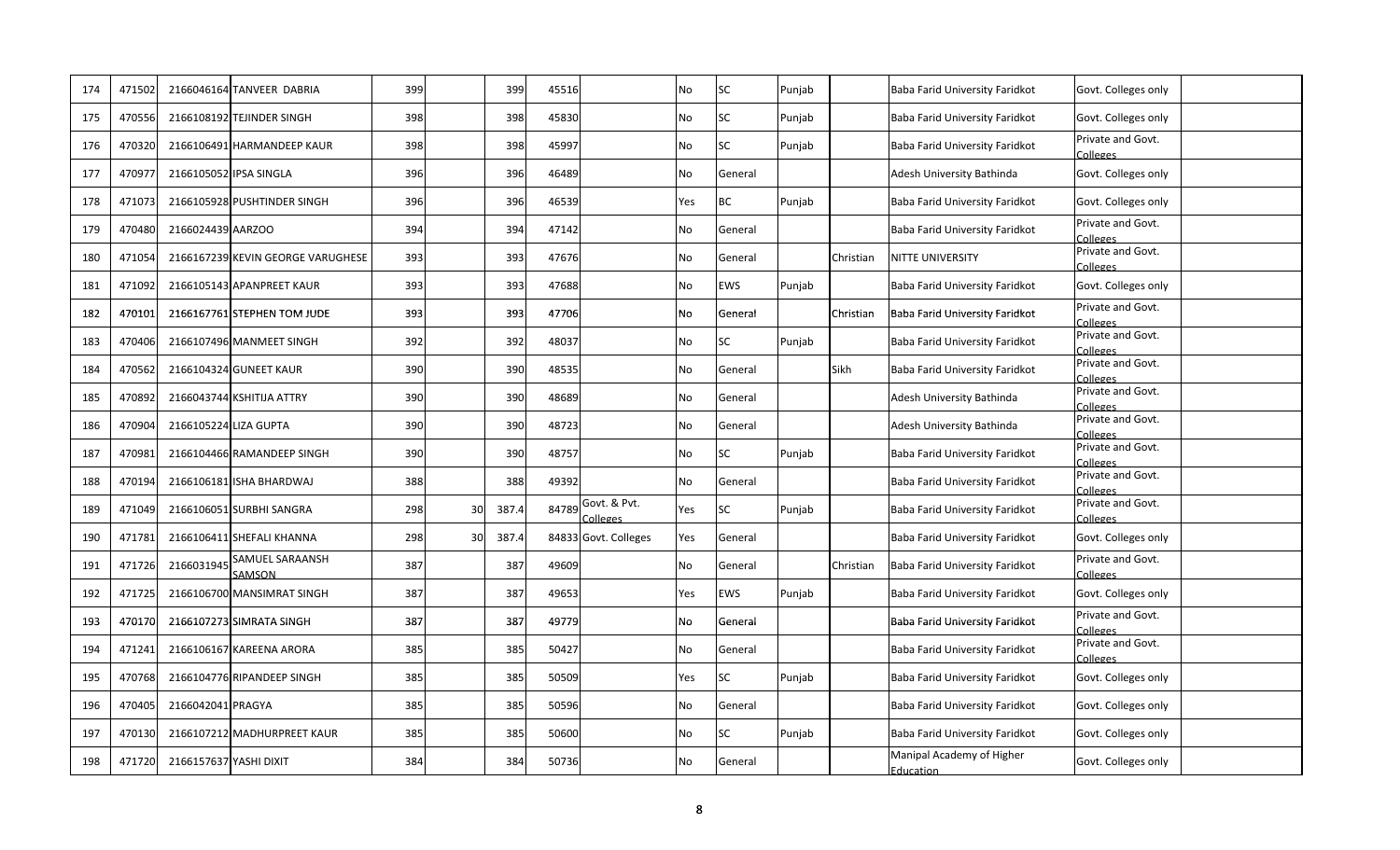| 199 | 471364 | 2166105517 PALLAVI  |                               | 384 | 384 | 50841 | <b>No</b> | SC        | Punjab |             | Baba Farid University Faridkot                                     | Govt. Colleges only                  |
|-----|--------|---------------------|-------------------------------|-----|-----|-------|-----------|-----------|--------|-------------|--------------------------------------------------------------------|--------------------------------------|
| 200 | 471270 |                     | 2166105841 IVNEET KAUR        | 383 | 383 | 51126 | Yes       | General   |        | <b>Sikh</b> | Baba Farid University Faridkot                                     | Private and Govt.<br>Colleges        |
| 201 | 470725 | 2166104633 ANKITA   |                               | 383 | 383 | 51191 | No        | <b>SC</b> | Punjab |             | Baba Farid University Faridkot                                     | Private and Govt.<br>Colleges        |
| 202 | 470565 |                     | 2166107333 RAMANDEEP BHARDWAJ | 382 | 382 | 51337 | No        | General   |        |             | Baba Farid University Faridkot                                     | Private and Govt.<br>Colleges        |
| 203 | 471059 |                     | 2166105714 MANRAJ SINGH       | 382 | 382 | 51414 | Yes       | <b>SC</b> | Punjab |             | Baba Farid University Faridkot                                     | Govt. Colleges only                  |
| 204 | 470032 |                     | 2166104654 ARUSHI GUPTA       | 381 | 381 | 51641 | No        | General   |        |             | Baba Farid University Faridkot                                     | Private and Govt.<br>Colleges        |
| 205 | 470250 |                     | 2166104966 DOLLY SINGLA       | 381 | 381 | 51831 | Yes       | EWS       | Punjab |             | Adesh University Bathinda                                          | Private and Govt.<br>Colleges        |
| 206 | 470942 |                     | 2166106582 HARAMRIT SINGH     | 380 | 380 | 52110 | <b>No</b> | EWS       | Punjab | Sikh        | Baba Farid University Faridkot                                     | Private and Govt.<br>Colleges        |
| 207 | 470082 |                     | 2166106669 PAWANJOT KAUR      | 379 | 379 | 52624 | No        | ВC        | Punjab |             | Chaudhary Charan Singh University,<br>Meerut, Uttar Pradesh (U.P.) | Private and Govt.<br>Colleges        |
| 208 | 470689 |                     | 2166106333 RISHAVJIT SINGH    | 378 | 378 | 52784 | <b>No</b> | SC        | Punjab |             | Baba Farid University Faridkot                                     | Govt. Colleges only                  |
| 209 | 470642 |                     | 2166108381 MANPREET KAUR      | 377 | 377 | 53086 | <b>No</b> | SC        | Punjab |             | Baba Farid University Faridkot                                     | Private and Govt.<br>Colleges        |
| 210 | 470482 |                     | 2166169101 AMANDEEP KAUR      | 377 | 377 | 53154 | No        | <b>SC</b> | Punjab |             | Baba Farid University Faridkot                                     | Private and Govt.<br>Colleges        |
| 211 | 471426 |                     | 2166104567 ABHINAV UPPAL      | 377 | 377 | 53218 | No        | General   |        |             | Adesh University Bathinda                                          | Govt. Colleges only                  |
| 212 | 470195 |                     | 2166107155 PREET KANWAL       | 376 | 376 | 53653 | No        | General   |        | Sikh        | Baba Farid University Faridkot                                     | Private and Govt.<br>Colleges        |
| 213 | 470363 |                     | 2166108173 HARJOT SINGH       | 375 | 375 | 53778 | No        | SC        | Punjab |             | Baba Farid University Faridkot                                     | Govt. Colleges only                  |
| 214 | 471482 | 2166105972 SHRESHTH |                               | 374 | 374 | 54222 | No        | General   |        |             | Baba Farid University Faridkot                                     | Private and Govt.<br>Colleges        |
| 215 | 471441 |                     | 2166106029 PANKAJ VERMA       | 373 | 373 | 54617 | No        | EWS       | Punjab |             | Adesh University Bathinda                                          | Govt. Colleges only                  |
| 216 | 470699 |                     | 2166105610 RHYTHAM NAGRATH    | 373 | 373 | 54761 | No        | General   |        |             | Baba Farid University Faridkot                                     | Private and Govt.<br>Colleges        |
| 217 | 470652 |                     | 2166024382 VAIBHAV CHADHA     | 373 | 373 | 54849 | No        | General   |        |             | Baba Farid University Faridkot                                     | Private and Govt.<br>Colleges        |
| 218 | 470196 | 2166106138 ANU MAHI |                               | 373 | 373 | 54860 | <b>No</b> | SC        | Punjab |             | Baba Farid University Faridkot                                     | Govt. Colleges only                  |
| 219 | 470121 |                     | 2166151435 POOJA SINGH        | 372 | 372 | 55034 | No        | General   |        |             | THE TAMILNADU Dr. M.G.R.<br><b>MEDICAL UNIVERSITY CHENNAL</b>      | Private and Govt.<br>Colleges        |
| 220 | 470862 |                     | 2166104489 SIMRAT KAUR SARAI  | 372 | 372 | 55168 | No        | General   |        |             | Baba Farid University Faridkot                                     | Private and Govt.<br>Colleges        |
| 221 | 470767 |                     | 2166104586 DILPREET SINGH     | 371 | 371 | 55246 | No        | ВC        | Punjab |             | Baba Farid University Faridkot                                     | Private and Govt.<br>Colleges        |
| 222 | 471667 |                     | 2166104541 ROHAN KASHYAP      | 371 | 371 | 55257 | No        | <b>BC</b> | Punjab |             | Baba Farid University Faridkot                                     | Private and Govt.<br>Colleges        |
| 223 | 470864 |                     | 2166108359 NAVYA BANSAL       | 371 | 371 | 55277 | No        | General   |        |             | Adesh University Bathinda                                          | Private and Govt.<br><b>Colleges</b> |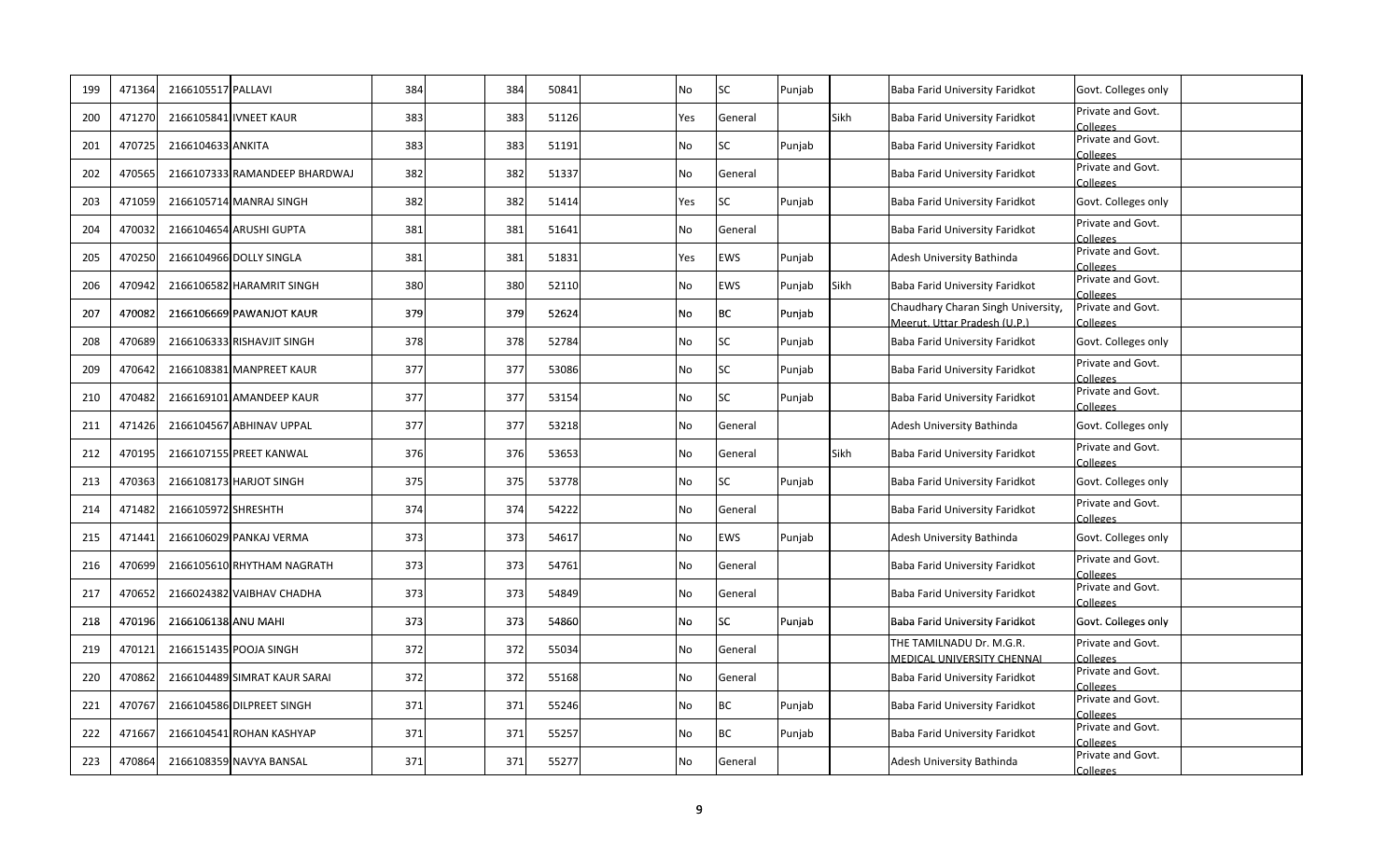| 224 | 470412 |                      | 2166105682 MANJYOTI LAKHA                | 370 |    | 37C   | 55765 |                      | No        | SC         | Punjab        |           | Baba Farid University Faridkot                    | Private and Govt.<br>Colleges        |
|-----|--------|----------------------|------------------------------------------|-----|----|-------|-------|----------------------|-----------|------------|---------------|-----------|---------------------------------------------------|--------------------------------------|
| 225 | 470314 |                      | 2166024702 PRERNA AGGARWAL               | 369 |    | 369   | 56268 |                      | No        | General    |               |           | Baba Farid University Faridkot                    | Govt. Colleges only                  |
| 226 | 470021 |                      | 2166104696 VIKRAM KAPOOR                 | 368 |    | 368   | 56669 |                      | No        | General    |               |           | Baba Farid University Faridkot                    | Private and Govt.<br>Colleges        |
| 227 | 471773 |                      | 2166165813 TARDEEP SINGH LAMBA           | 283 | 30 | 367.9 |       | 91607 Govt. Colleges | Yes       | General    |               |           | Kathmandu university                              | Govt. Colleges only                  |
| 228 | 471391 |                      | 2166105413 SHIVANI SINGLA                | 367 |    | 367   | 56836 |                      | <b>No</b> | General    |               |           | Baba Farid University Faridkot                    | Private and Govt.<br>Colleges        |
| 229 | 471637 |                      | 2166070065 SHONE CHACKO                  | 366 |    | 366   | 57083 |                      | No        | General    |               | Christian | KERALA UNIVERSITY OF HEALTH<br><b>SCIENCES</b>    | Private and Govt.<br>Colleges        |
| 230 | 470147 |                      | 2166107809 MANJEET KAMAL                 | 281 | 30 | 365.3 |       | 92345 Govt. Colleges | Yes       | SC         | Punjab        |           | Baba Farid University Faridkot                    | Govt. Colleges only                  |
| 231 | 470897 |                      | 2166105274 HARLAB SINGH                  | 281 | 30 | 365.3 |       | 92527 Govt. Colleges | Yes       | SC         | Punjab        |           | The West Bengal University Of Healtl<br>Sciences  | Govt. Colleges only                  |
| 232 | 470887 |                      | 2166024403 HARSIMRANPREET                | 365 |    | 365   | 57385 |                      | No        | SC         | Punjab        |           | Baba Farid University Faridkot                    | Govt. Colleges only                  |
| 233 | 470278 |                      | 2166107194 KAMALJIT KAUR                 | 365 |    | 365   | 57570 |                      | No        | SC         | Punjab        |           | Baba Farid University Faridkot                    | Private and Govt.<br>Colleges        |
| 234 | 470586 |                      | 2166106132 SHUBHAM SEHGAL                | 365 |    | 365   | 57623 |                      | No        | <b>SC</b>  | Punjab        |           | Baba Farid University Faridkot                    | Private and Govt.<br>Colleges        |
| 235 | 470650 |                      | 2166106548 ISHA ARORA                    | 364 |    | 364   | 57999 |                      | No        | General    |               |           | Baba Farid University Faridkot                    | Private and Govt.<br>Colleges        |
| 236 | 471627 |                      | 2166042191 YOGESH PACHISIA               | 364 |    | 364   | 58176 |                      | <b>No</b> | SC         | Haryana       |           | Baba Farid University Faridkot                    | Govt. Colleges only                  |
| 237 | 470425 | 216610461            | <b>VIPAN CHANDERPAL</b><br><b>BHATIA</b> | 280 | 30 | 364   |       | 93200 Govt. Colleges | Yes       | <b>SC</b>  | Punjab        |           | Baba Farid University Faridkot                    | Govt. Colleges only                  |
| 238 | 470807 | 2166107919 DIVYA     |                                          | 362 |    | 362   | 58857 |                      | No        | SC         | Punjab        |           | Baba Farid University Faridkot                    | Govt. Colleges only                  |
| 239 | 470535 |                      | 2166105324 YASHI GAUTAM                  | 361 |    | 361   | 59103 |                      | Yes       | <b>EWS</b> | Punjab        |           | Baba Farid University Faridkot                    | Private and Govt.<br>Colleges        |
| 240 | 471707 | 2166128542 S.JENISHA |                                          | 359 |    | 359   | 60097 |                      | <b>No</b> | BC         | Tamil<br>Nadu | Christian | THE TAMILNADU DR.MGR MEDICAL<br><b>INIVERSITY</b> | Private and Govt.<br>Colleges        |
| 241 | 471051 |                      | 2166107518 AKASH LOONA                   | 275 | 30 | 357.5 |       | 95335 Govt. Colleges | Yes       | SC         | Punjab        |           | Baba Farid University Faridkot                    | Govt. Colleges only                  |
| 242 | 470548 |                      | 2166046270 SUKHREET KAUR                 | 356 |    | 356   | 60875 |                      | No        | ВC         | ,Punjab,      |           | Baba Farid University Faridkot                    | Private and Govt.<br><b>Colleges</b> |
| 243 | 471253 | 2166047827 LOVISH    |                                          | 356 |    | 356   | 60945 |                      | <b>No</b> | <b>EWS</b> | Punjab        |           | Jammu university                                  | Private and Govt.<br>Colleges        |
| 244 | 470672 |                      | 2166106107 AMANDEEP SINGH                | 356 |    | 356   | 61052 |                      | Yes       | SC         | Punjab        |           | Baba Farid University Faridkot                    | Private and Govt.<br>Colleges        |
| 245 | 471056 |                      | 2166105942 ANUREET KAUR                  | 355 |    | 355   | 61517 |                      | Yes       | General    |               |           | Adesh University Bathinda                         | Govt. Colleges only                  |
| 246 | 470890 |                      | 2166104707 HEENA KASHYAP                 | 355 |    | 355   | 61568 |                      | Yes       | <b>SC</b>  | Punjab        |           | Baba Farid University Faridkot                    | Govt. Colleges only                  |
| 247 | 470999 |                      | 2166105072 JASANPREET SINGH              | 272 | 30 | 353.6 |       | 96390 Govt. Colleges | <b>No</b> | <b>SC</b>  | Punjab        |           | Baba Farid University Faridkot                    | Govt. Colleges only                  |
| 248 | 471509 | 216610715            | HARSIMRAN SINGH<br>SANDHU                | 353 |    | 353   | 62022 |                      | No        | General    |               |           | Baba Farid University Faridkot                    | Private and Govt.<br>Colleges        |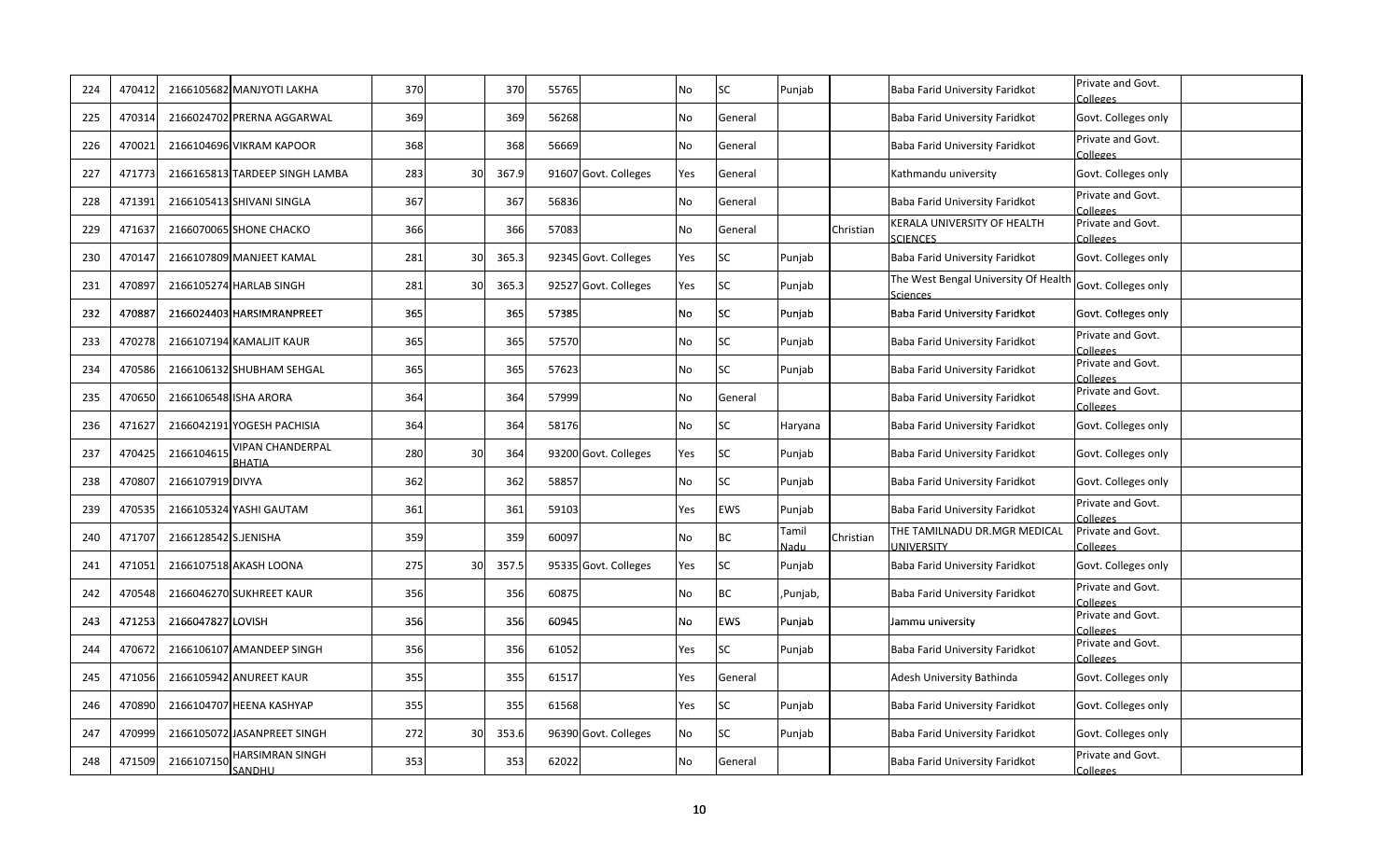| 249 | 471728 | 216609830           | TONTANGA MOMOSON<br>MARING         | 352 |    | 352   | 62499  |                       | No        | General   |               | Christian | Ranchi University                                    | Private and Govt.<br>Colleges |                                                                     |
|-----|--------|---------------------|------------------------------------|-----|----|-------|--------|-----------------------|-----------|-----------|---------------|-----------|------------------------------------------------------|-------------------------------|---------------------------------------------------------------------|
| 250 | 470780 |                     | 2166106409 SURABHI DUGGAL          | 349 |    | 349   | 63547  |                       | <b>No</b> | EWS       | Punjab        | Christian | Baba Farid University Faridkot                       | Private and Govt.<br>Colleges |                                                                     |
| 251 | 471317 |                     | 2166105701 ANURINDER RAJU          | 290 | 20 | 348   |        | 88364 Govt. Colleges  | Yes       | SC        | Punjab        |           | TRIBHUVAN UNIVERSITY.                                | Govt. Colleges only           |                                                                     |
| 252 | 471635 | 2166017272          | <b>JANE SELVAN</b><br>SATHIAVADIVU | 345 |    | 345   | 65456  |                       | No        | ВC        | Tamil<br>Nadu | Christian | The Tamil Nadu Dr.MGR Medical<br>University, Chennai | Private and Govt.<br>Colleges |                                                                     |
| 253 | 471611 |                     | 2166105735 SINDHUJA SINGH          | 344 |    | 344   | 65801  |                       | No        | SC        | Punjab        |           | Baba Farid University Faridkot                       | Private and Govt.<br>Colleges |                                                                     |
| 254 | 470434 |                     | 2166107023 NIRALAM KAUR            | 343 |    | 343   | 65835  |                       | Yes       | <b>SC</b> | Punjab        |           | Baba Farid University Faridkot                       | Govt. Colleges only           |                                                                     |
| 255 | 471643 |                     | 2166107119 AARZOO AHUJA            | 343 |    | 343   | 66025  |                       | No        | General   |               |           | Baba Farid University Faridkot                       | Private and Govt.<br>Colleges |                                                                     |
| 256 | 471309 | 2166104878 HARKAMAL |                                    | 343 |    | 343   | 66082  |                       | Yes       | <b>SC</b> | Punjab        |           | Baba Farid University Faridkot                       | Private and Govt.<br>Colleges |                                                                     |
| 257 | 471052 |                     | 2166106516 SUKHDIP SINGH BASRA     | 341 |    | 341   | 66554  |                       | Yes       | SC        | Punjab        |           | Baba Farid University Faridkot                       | Govt. Colleges only           |                                                                     |
| 258 | 471006 | 2166105391 KASHISH  |                                    | 341 |    | 341   | 66692  |                       | <b>No</b> | General   |               |           | Adesh University Bathinda                            | Govt. Colleges only           |                                                                     |
| 259 | 470244 |                     | 2166105851 SAKSHI DHIR             | 340 |    | 340   | 67345  |                       | No        | General   |               |           | Baba Farid University Faridkot                       | Private and Govt.<br>Colleges |                                                                     |
| 260 | 471741 |                     | 2166104927 HARSIMRAT PAL           | 261 | 30 | 339.3 |        | 101496 Govt. Colleges | Yes       | General   |               |           | Baba Farid University Faridkot                       | Govt. Colleges only           |                                                                     |
| 261 | 471425 |                     | 2166044712 AJAY SINGH              | 339 |    | 339   | 67706  |                       | <b>No</b> | General   |               |           | Baba Farid University Faridkot                       | Private and Govt.<br>Colleges |                                                                     |
| 262 | 471672 | 2166107788 MONICA   |                                    | 339 |    | 339   | 67756  |                       | No        | General   |               |           | Adesh University Bathinda                            | Private and Govt.<br>Colleges |                                                                     |
| 263 | 471251 |                     | 2166105202 SWATI SINGLA            | 339 |    | 339   | 67791  |                       | No        | General   |               |           | Baba Farid University Faridkot                       | Private and Govt.<br>Colleges |                                                                     |
| 264 | 471708 |                     | 2166106647 TANVIR SINGH SODHI      | 338 |    | 338   | 68012  |                       | No        | General   |               |           | Baba Farid University Faridkot                       | Private and Govt.<br>Colleges |                                                                     |
| 265 | 471795 |                     | 2166104771 SAVITA DAS              | 260 | 30 | 338   | 102062 |                       | Yes       | SC        | Punjab        |           | Baba Farid University Faridkot                       | Govt. Colleges only           | Subject to production of<br>NOC upto last date of<br>choice filling |
| 266 | 471734 |                     | 2166104899 YADVINDER SINGH SIDHU   | 260 | 30 | 338   |        | 102063 Govt. Colleges | Yes       | General   |               |           | Baba Farid University Faridkot                       | Govt. Colleges only           |                                                                     |
| 267 | 471516 |                     | 2166042268 DEEPTI BHATIA           | 337 |    | 337   | 68546  |                       | <b>No</b> | General   |               |           | choudhary charan singh university                    | Private and Govt.<br>Colleges |                                                                     |
| 268 | 470358 |                     | 2166104450 GURPREET SINGH          | 335 |    | 335   | 69280  |                       | Yes       | BC        | Punjab        |           | Baba Farid University Faridkot                       | Private and Govt.<br>Colleges |                                                                     |
| 269 | 470734 | 2166104787 ABHISHEK |                                    | 335 |    | 335   | 69331  |                       | No        | SC        | Punjab        |           | Baba Farid University Faridkot                       | Private and Govt.<br>Colleges |                                                                     |
| 270 | 470325 | 2166105926 RANJANA  |                                    | 333 |    | 333   | 70220  |                       | Yes       | SC        | Punjab        |           | Baba Farid University Faridkot                       | Govt. Colleges only           |                                                                     |
| 271 | 471714 |                     | 2166105638 DEEPSHEIKHA             | 332 |    | 332   | 70555  |                       | No        | General   |               |           | Maharishi Markandeshwar<br>University, Mullana       | Private and Govt.<br>Colleges |                                                                     |
| 272 | 471466 |                     | 2166024511 PRABHJOT KAUR           | 332 |    | 332   | 70556  |                       | No        | SC        | Punjab        |           | Baba Farid University Faridkot                       | Govt. Colleges only           |                                                                     |
| 273 | 470673 |                     | 2166024617 PEARL SHARMA VALMIKI    | 331 |    | 331   | 70716  |                       | No        | SC        | Punjab        |           | Baba Farid University Faridkot                       | Govt. Colleges only           |                                                                     |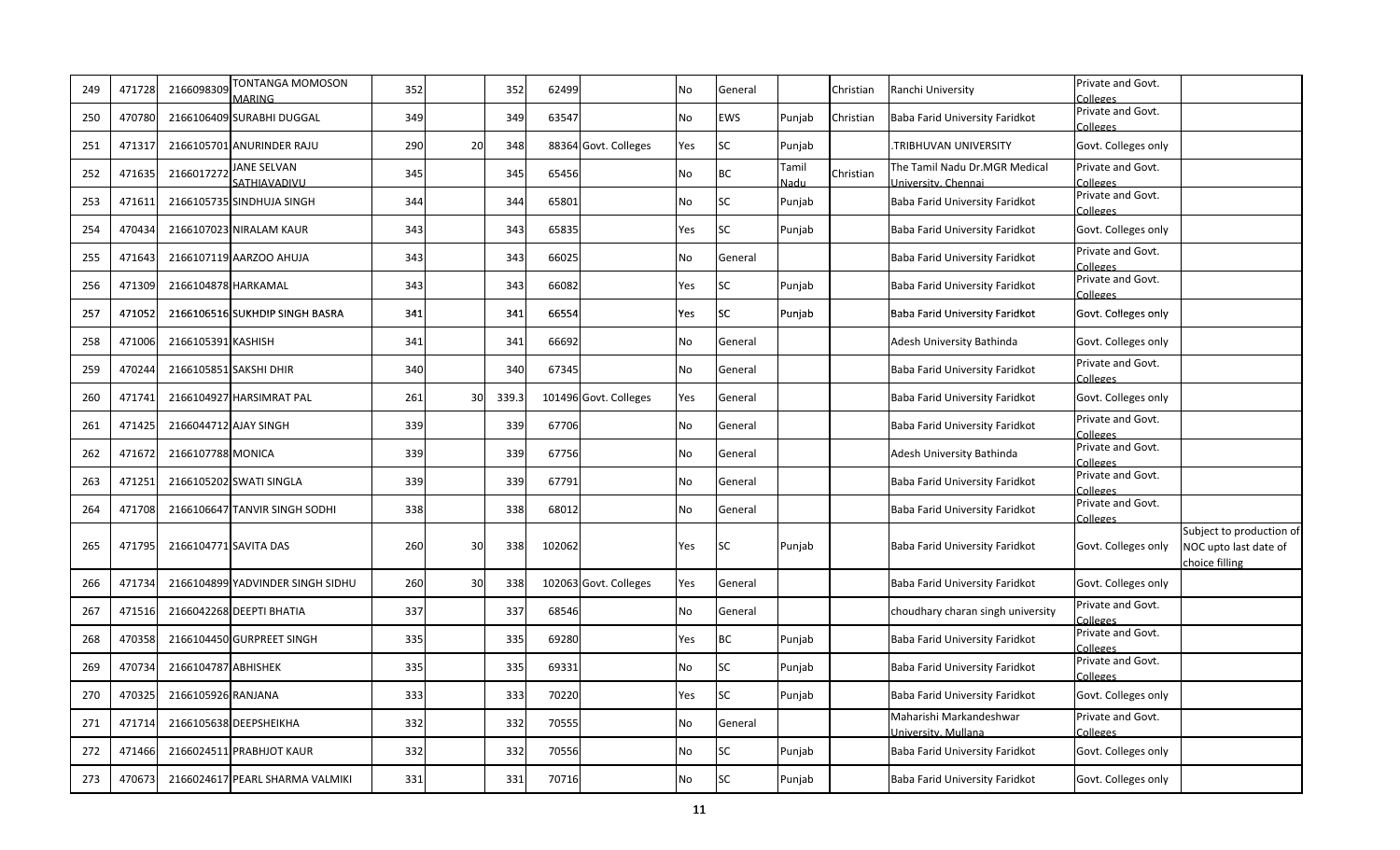| 274 | 471499 |                      | 2166024342 AMITOJ KAUR                | 330 |    | 330   | 71482  |                       | No  | <b>SC</b> | Punjab                  |           | Baba Farid University Faridkot                             | Govt. Colleges only           |                                                                     |
|-----|--------|----------------------|---------------------------------------|-----|----|-------|--------|-----------------------|-----|-----------|-------------------------|-----------|------------------------------------------------------------|-------------------------------|---------------------------------------------------------------------|
| 275 | 470459 |                      | 2166134874 FEDRY SINGH                | 330 |    | 330   | 71524  |                       | No  | BC        | Tamil<br>Vadu           | Christian | Kerala University of Health Sciences<br>(KUHS)             | Private and Govt.<br>Colleges |                                                                     |
| 276 | 470865 |                      | 2166106799 KAMALJOT SINGH             | 330 |    | 330   | 71529  |                       | No  | BC        | Punjab                  |           | UNIVERSITY OF MAURITIUS                                    | Private and Govt.<br>Colleges |                                                                     |
| 277 | 471100 |                      | 2166161139 SHANU SINGH                | 329 |    | 329   | 71651  |                       | No  | SC        | Uttar<br><b>Pradesh</b> |           | Baba Farid University Faridkot                             | Govt. Colleges only           |                                                                     |
| 278 | 471755 |                      | 2166106297 HARPREET KAUR              | 251 | 30 | 326.3 | 106136 |                       | Yes | General   |                         |           | Baba Farid University Faridkot                             | Private and Govt.<br>Colleges | Subject to production of<br>NOC upto last date of<br>choice filling |
| 279 | 471730 |                      | 2166107852 NAVNEET KAUR               | 325 |    | 325   | 73504  |                       | No  | General   |                         |           | Odessa National Medical University,<br>Ikraine             | Govt. Colleges only           |                                                                     |
| 280 | 471503 |                      | 2166026345 RAJAT SOLOMON              | 324 |    | 324   | 73703  |                       | No  | General   |                         | Christian | Devi ahilya vishwa vidhalaya<br>(DAVV)indore               | Private and Govt.<br>Colleges |                                                                     |
| 281 | 471809 |                      | 2166042453 SHALINI PRABHAKER          | 324 |    | 324   | 73955  |                       | No  | General   |                         |           | Baba Farid University Faridkot                             | Govt. Colleges only           |                                                                     |
| 282 | 471772 |                      | 2166162841 GEETANJALI                 | 249 | 30 | 323.7 |        | 107266 Govt. Colleges | Yes | General   |                         |           | Baba Farid University Faridkot                             | Govt. Colleges only           |                                                                     |
| 283 | 471653 |                      | 2166105827 AMRITA THIND               | 323 |    | 323   | 74089  |                       | No  | General   |                         |           | Baba Farid University Faridkot                             | Govt. Colleges only           |                                                                     |
| 284 | 471623 |                      | 2166002832 SARAH MADHULIKA JALA       | 323 |    | 323   | 74095  |                       | No  | General   |                         | Christian | THE TAMILNADU MGR UNIVERSITY                               | Private and Govt.<br>Colleges |                                                                     |
| 285 | 471242 |                      | 2166106574 PRIYA BANOTRA              | 321 |    | 321   | 75028  |                       | Yes | SC        | Punjab                  |           | Baba Farid University Faridkot                             | Private and Govt.<br>Colleges |                                                                     |
| 286 | 471289 |                      | 2166108093 SHIVANI SHARMA             | 320 |    | 320   | 75375  |                       | No  | General   |                         |           | Baba Farid University Faridkot                             | Govt. Colleges only           |                                                                     |
| 287 | 470110 |                      | 2166150971 VARUN GUPTA                | 320 |    | 320   | 75443  |                       | No  | General   |                         |           | RAJIV GANDHI UNIVERSITY OF<br><b>HEALTH SCIENCE(RGUHS)</b> | Govt. Colleges only           |                                                                     |
| 288 | 471616 | 2166071986 HARDIL TP |                                       | 320 |    | 320   | 75520  |                       | No  | <b>BC</b> | Tamil<br>Nadu           | Christian | PEOPLES UNIVERSITY                                         | Private and Govt.<br>Colleges |                                                                     |
| 289 | 470024 |                      | 2166106036 KRISHMA BANSAL             | 320 |    | 320   | 75541  |                       | No  | General   |                         |           | Baba Farid University Faridkot                             | Private and Govt.<br>Colleges |                                                                     |
| 290 | 470500 | 216613315            | NISHANTH IMMANUEL<br><b>JESUDASAN</b> | 318 |    | 318   | 76279  |                       | No  | General   |                         | Christian | PONDICHERRY UNIVERSITY                                     | Private and Govt.<br>Colleges |                                                                     |
| 291 | 470470 | 2166107009 RABIA     |                                       | 318 |    | 318   | 76394  |                       | No  | ВC        | Punjab                  | Christian | Baba Farid University Faridkot                             | Private and Govt.<br>Colleges |                                                                     |
| 292 | 470189 |                      | 2166107650 RUPANDEEP KAUR             | 317 |    | 317   | 76590  |                       | Yes | SC        | Punjab                  |           | Baba Farid University Faridkot                             | Govt. Colleges only           |                                                                     |
| 293 | 470731 |                      | 2166105608 SHIVANI KAMBOJ             | 316 |    | 316   | 77178  |                       | No  | <b>BC</b> | Punjab                  |           | Baba Farid University Faridkot                             | Private and Govt.<br>Colleges |                                                                     |
| 294 | 471151 | 2166107988 KRITIKA   |                                       | 316 |    | 316   | 77223  |                       | No  | SC        | Punjab                  |           | Baba Farid University Faridkot                             | Govt. Colleges only           |                                                                     |
| 295 | 470180 |                      | 2166163320 TERIFA ANDRADE             | 316 |    | 316   | 77243  |                       | No  | General   |                         |           | Baba Farid University Faridkot                             | Private and Govt.<br>Colleges |                                                                     |
| 296 | 471705 |                      | 2166153165 SUMEET SINGH WERERH        | 315 |    | 315   | 77399  |                       | No  | General   |                         |           | beihua university                                          | Private and Govt.<br>Colleges |                                                                     |
| 297 | 471791 |                      | 2166104705 MANPREET KAUR              | 242 | 30 | 314.6 | 110226 |                       | Yes | <b>BC</b> | Punjab                  |           | Baba Farid University Faridkot                             | Govt. Colleges only           | Subject to production of<br>NOC upto last date of<br>choice filling |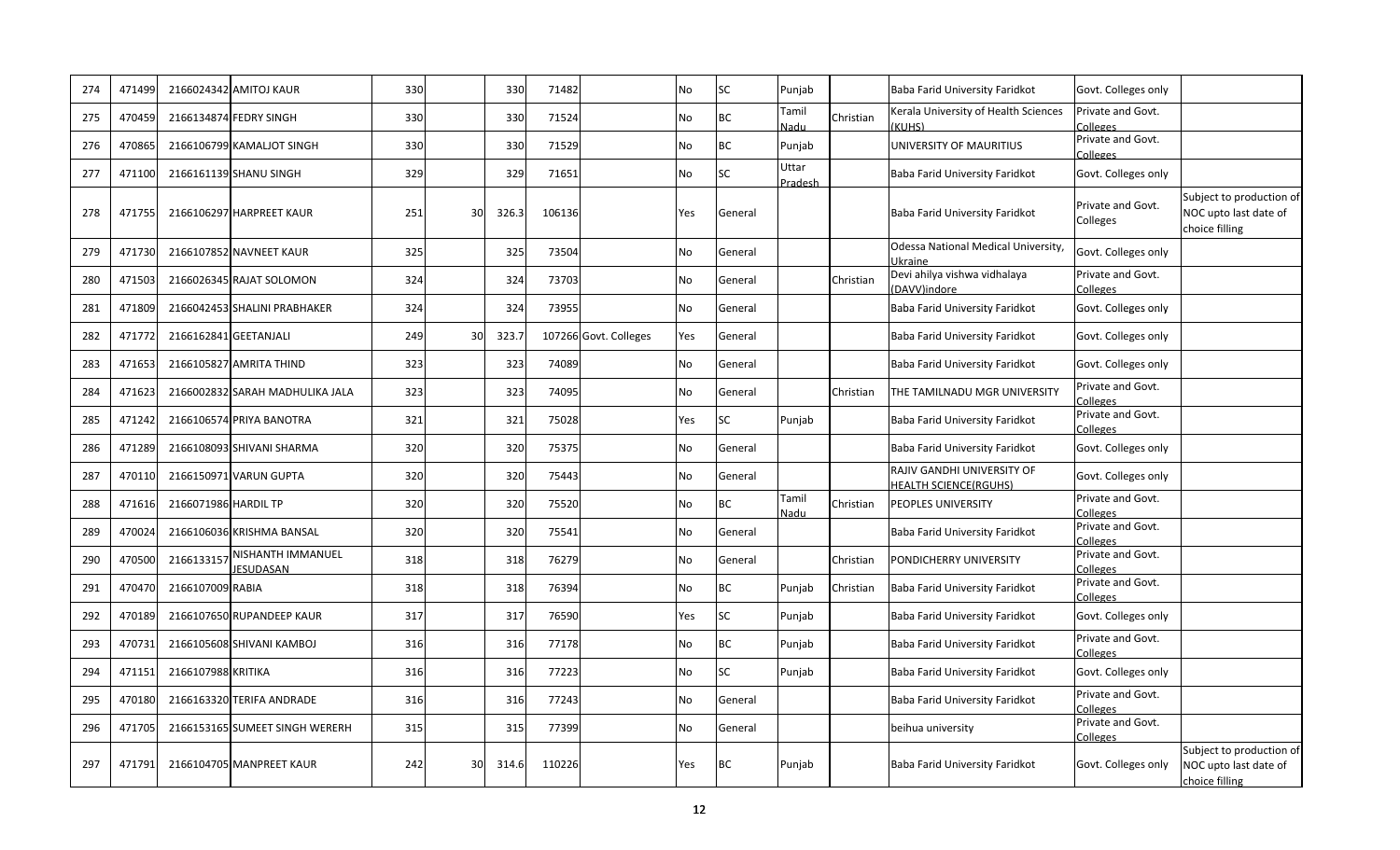| 298 | 470212 |                       | 2166031272 HARPREET SINGH          | 314 | 314<br>78042 | No | EWS       | Punjab        |             | Crimea federal University Russia                    | Private and Govt.<br>Colleges |
|-----|--------|-----------------------|------------------------------------|-----|--------------|----|-----------|---------------|-------------|-----------------------------------------------------|-------------------------------|
| 299 | 470085 |                       | 2166168441 SHALOM MASSEY           | 314 | 314<br>78286 | No | General   |               | Christian   | Baba Farid University Faridkot                      | Private and Govt.<br>Colleges |
| 300 | 471784 |                       | 2166109752 AASHISH BANSAL          | 312 | 312<br>78958 | No | General   |               |             | Baba Farid University Faridkot                      | Govt. Colleges only           |
| 301 | 471647 |                       | 2166021640 JANNET MARY JOHN        | 311 | 311<br>79419 | No | General   |               | Christian   | Baba Farid University Faridkot                      | Private and Govt.<br>Colleges |
| 302 | 471396 |                       | 2166045514 AMANDEEP KAUR           | 310 | 310<br>79768 | No | BC        | Punjab        |             | Adesh University Bathinda                           | Govt. Colleges only           |
| 303 | 470919 |                       | 2166105137 SHWETAAMBRI             | 310 | 79818<br>310 | No | General   |               |             | DR.BHIMRAO AMBEDKAR<br><b>JNIVERSITY AGRA.</b>      | Private and Govt.<br>Colleges |
| 304 | 470022 |                       | 2166063708 PRINCE BABU             | 310 | 310<br>79901 | No | General   |               | Christian   | <b>KERALA UNIVERSITY</b>                            | Private and Govt.<br>Colleges |
| 305 | 471401 |                       | 2166106216 AMANPREET KAUR          | 310 | 310<br>79997 | No | SC        | Punjab        |             | Baba Farid University Faridkot                      | Private and Govt.<br>Colleges |
| 306 | 471027 |                       | 2166042403 MANMEET KAUR            | 309 | 309<br>80194 | No | <b>BC</b> | Punjab        |             | Baba Farid University Faridkot                      | Govt. Colleges only           |
| 307 | 471796 |                       | 2166071634 JOEL ABRAHAM THOMAS     | 307 | 307<br>81192 | No | General   |               | Christian   | <b>KANNUR UNIVERSITY</b>                            | Private and Govt.<br>Colleges |
| 308 | 471792 |                       | 2166107889 JASMINE KAUR            | 306 | 306<br>81416 | No | General   |               | <b>Sikh</b> | Baba Farid University Faridkot                      | Private and Govt.<br>Colleges |
| 309 | 470825 | 2166105296 SONAKSHI   |                                    | 305 | 305<br>82151 | No | General   |               |             | Adesh University Bathinda                           | Private and Govt.<br>Colleges |
| 310 | 471685 |                       | 2166092245 RAVINDER SINGH GILL     | 301 | 301<br>83425 | No | SC        | Punjab        |             | Dr B R Ambedkar University                          | Govt. Colleges only           |
| 311 | 471783 |                       | 2166107744 GURJEET SINGH           | 300 | 300<br>84172 | No | SC        | Punjab        |             | Baba Farid University Faridkot                      | Govt. Colleges only           |
| 312 | 470812 |                       | 2166106515 MUKUL GURU              | 300 | 300<br>84382 | No | SC        | Punjab        |             | Baba Farid University Faridkot                      | Govt. Colleges only           |
| 313 | 471820 |                       | 2166024337 AANCHAL KATARIA         | 298 | 298<br>84991 | No | General   |               |             | Panjab University                                   | Private and Govt.<br>Colleges |
| 314 | 471770 | 2166072843 EGLA. K. I |                                    | 298 | 298<br>85010 | No | General   |               | Christian   | Yenepoya deemed to be university                    | Private and Govt.<br>Colleges |
| 315 | 471785 |                       | 2166105924 PRABHSIMRAN KAUR        | 298 | 298<br>85059 | No | General   |               |             | Baba Farid University Faridkot                      | Govt. Colleges only           |
| 316 | 471762 |                       | 2166107775 PRIYA SAHNI             | 297 | 297<br>85170 | No | General   |               |             | Baba Farid University Faridkot                      | Private and Govt.<br>Colleges |
| 317 | 471776 |                       | 2166107823 HARDAL SHER SINGH AUJLA | 297 | 297<br>85409 | No | General   |               |             | MAHARISHI MARKANDESHWAR<br>DEEMED TO BE UNIVERSITY) | Private and Govt.<br>Colleges |
| 318 | 471819 |                       | 2166104497 SHIVAM SHARMA           | 293 | 293<br>87152 | No | General   |               |             | Adesh University Bathinda                           | Private and Govt.<br>Colleges |
| 319 | 471740 | 2166108087 EETASHU    |                                    | 293 | 293<br>87249 | No | General   |               |             | Adesh University Bathinda                           | Private and Govt.<br>Colleges |
| 320 | 471804 |                       | 2166060217 HARGUN SINGH SIRA       | 291 | 291<br>87960 | No | General   |               |             | MANIPAL ACADMEY OF HIGHER<br>EDUCATION23.           | Private and Govt.<br>Colleges |
| 321 | 471465 |                       | 2166127934 W. ARUN VETHA KUMAR     | 290 | 290<br>88640 | No | ВC        | Tamil<br>Nadu | Christian   | Sri Ramachandra University                          | Private and Govt.<br>Colleges |
| 322 | 470971 |                       | 2166104413 ANUPAM SINGH            | 288 | 288<br>89232 | No | SC        | Punjab        | Christian   | Baba Farid University Faridkot                      | Private and Govt.<br>Colleges |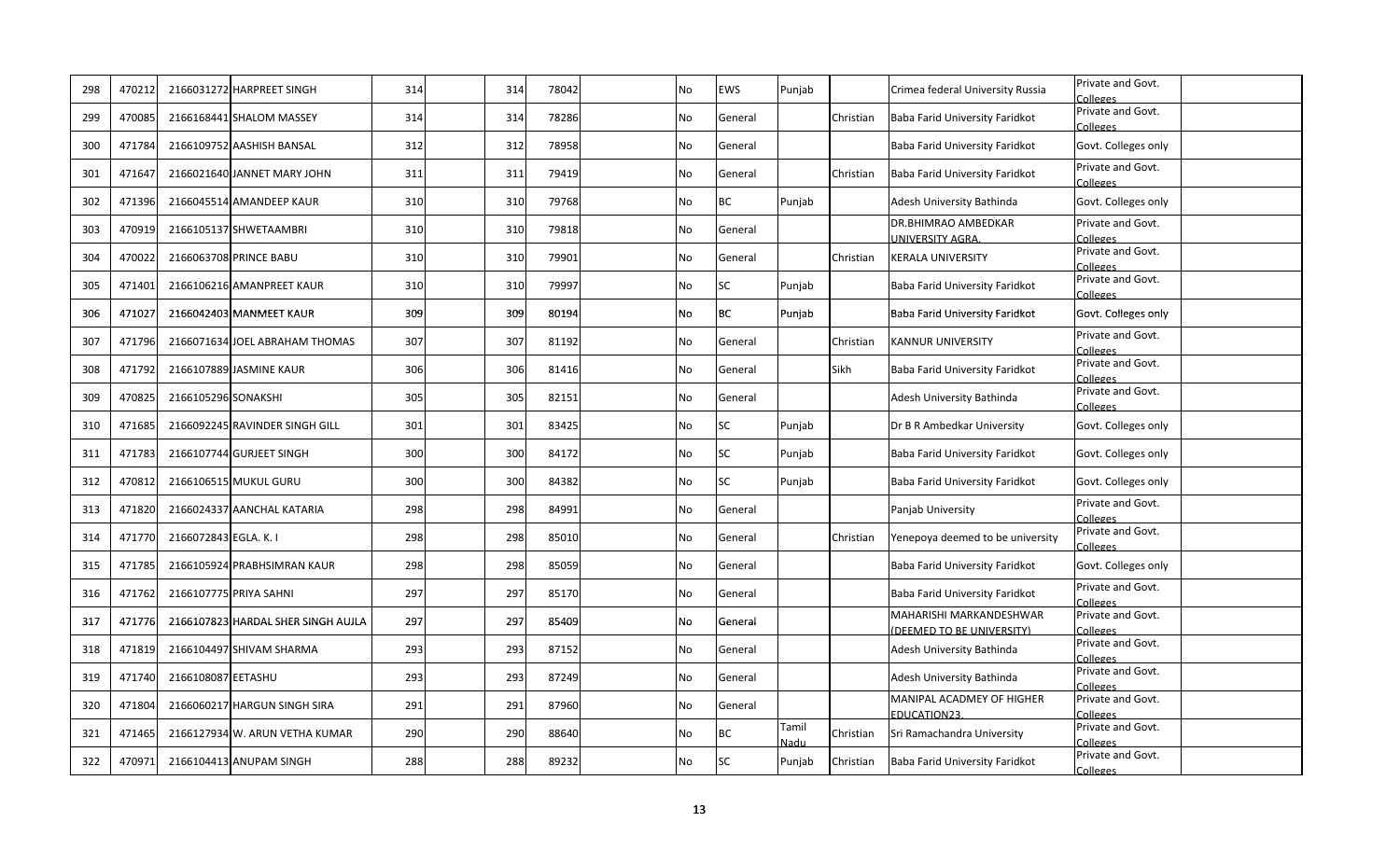| 323 | 470649 |                      | 2166105802 HARLEEN KAUR          | 286 | 286             | 89965         | No        | SC        | Punjab        |           | Baba Farid University Faridkot                         | Private and Govt.<br><b>Colleges</b> |
|-----|--------|----------------------|----------------------------------|-----|-----------------|---------------|-----------|-----------|---------------|-----------|--------------------------------------------------------|--------------------------------------|
| 324 | 471739 |                      | 2166062655 GEORGE JOSEPH         | 285 |                 | 90597<br>285  | No        | General   |               | Christian | SRI BALAJI VIDYAPEETH UNIVERSITY,<br>PONDICHERRY       | Private and Govt.<br>Colleges        |
| 325 | 471737 |                      | 2166084992 ROSE VARGHESE         | 284 | 284             | 91121         | No        | General   |               | Christian | Baba Farid University Faridkot                         | Private and Govt.<br>Colleges        |
| 326 | 470719 |                      | 2166105911 HARPREET KAUR         | 282 | 282             | 92035         | No        | SC        | Punjab        |           | Baba Farid University Faridkot                         | Govt. Colleges only                  |
| 327 | 471610 |                      | 2166106623 HARBALJOT KAUR        | 281 | 281             | 92551         | No        | SC        | Punjab        |           | Baba Farid University Faridkot                         | Private and Govt.<br>Colleges        |
| 328 | 471765 |                      | 2166108212 KHUSHBAKHT KAUR       | 279 | 279             | 93486         | No        | General   |               |           | Baba Farid University Faridkot                         | Govt. Colleges only                  |
| 329 | 471760 |                      | 2166107147 SIMRAT KAUR           | 278 |                 | 278<br>93795  | No        | General   |               | Sikh      | Baba Farid University Faridkot                         | Private and Govt.<br>Colleges        |
| 330 | 471222 |                      | 2166106470 SATINDERJIT KAUR      | 277 | 277             | 94088         | Yes       | BC        | Punjab        |           | Baba Farid University Faridkot                         | Govt. Colleges only                  |
| 331 | 471825 |                      | 2166104940 ARUN GARG             | 277 | 277             | 94131         | <b>No</b> | General   |               |           | Baba Farid University Faridkot                         | Govt. Colleges only                  |
| 332 | 471779 | 2166105762 GULFISHAN |                                  | 276 | 276             | 94821         | No        | General   |               |           | Dr Bhim Rao Ambedkar University,<br>Agra               | Private and Govt.<br>Colleges        |
| 333 | 471768 |                      | 2166107900 POONAM SAYAL          | 275 | 275             | 94884         | <b>No</b> | General   |               |           | Baba Farid University Faridkot                         | Govt. Colleges only                  |
| 334 | 471771 | 2166117228 RIA       |                                  | 274 | 274             | 95576         | <b>No</b> | General   |               |           | MAHARISHI MARKANDESHWAR<br>UNIVERSITY MULLANA          | Private and Govt.<br>Colleges        |
| 335 | 471774 |                      | 2166042025 KULJEET KAUR          | 273 | 273             | 96198         | <b>No</b> | General   |               |           | Adesh University Bathinda                              | Private and Govt.<br>Colleges        |
| 336 | 471709 |                      | 2166128472 SHIMHA. S. U.         | 272 |                 | 272<br>96628  | No        | ВC        | Tamil<br>Nadu | Christian | Rajiv gandhi university of health and<br>sciences      | Private and Govt.<br>Colleges        |
| 337 | 471830 |                      | 2166106245 DISHESH SHARDA        | 272 |                 | 272<br>96686  | No        | General   |               |           | MJP Rohilkhand University, BAREILLY                    | Private and Govt.<br>Colleges        |
| 338 | 470302 |                      | 2166105772 GURPREET SINGH        | 271 | 271             | 96806         | No        | SC        | Punjab        |           | Baba Farid University Faridkot                         | Govt. Colleges only                  |
| 339 | 471144 |                      | 2166106573 ANJALIKA GILL         | 271 | 271             | 96922         | Yes       | SC        | Punjab        |           | Baba Farid University Faridkot                         | Private and Govt.<br>Colleges        |
| 340 | 470209 |                      | 2166107719 SUNNY BHATTI          | 270 | 27 <sub>C</sub> | 97107         | No        | SC        | Punjab        |           | Baba Farid University Faridkot                         | Govt. Colleges only                  |
| 341 | 471745 |                      | 2166152206 BRIAN SAMSON          | 270 | 27 <sub>C</sub> | 97637         | No        | General   |               |           | Mahatma Jyotiba Phule Rohilkhand<br>University         | Private and Govt.<br>Colleges        |
| 342 | 471821 |                      | 2166105218 DEEP DAYAL SINGH      | 268 | 268             | 98228         | <b>No</b> | General   |               |           | Baba Farid University Faridkot                         | Private and Govt.<br>Colleges        |
| 343 | 471777 |                      | 2166167274 RAJAN GOYAL           | 268 | 268             | 98498         | No        | General   |               |           | SWAMI VIVEKANAND SUBHARTI<br><b>JNIVERSITY, MEERUT</b> | Private and Govt.<br>Colleges        |
| 344 | 470287 |                      | 2166106683 HARMANJIT SINGH       | 266 | 266             | 99208         | No        | SC        | Punjab        |           | Baba Farid University Faridkot                         | Private and Govt.<br>Colleges        |
| 345 | 471457 |                      | 2166128521 MANOVA SAM SHALIN V R | 266 | 266             | 99288         | No        | <b>BC</b> | Tamil<br>Nadu | Christian | Peoples University, Bhopal                             | Private and Govt.<br>Colleges        |
| 346 | 471735 |                      | 2166024579 TAMANNA KALRA         | 265 | 265             | 99678         | No        | General   |               |           | MGM INSTITUTE OF HEALTH<br><b>SCIENCES</b>             | Private and Govt.<br>Colleges        |
| 347 | 471780 |                      | 2166104476 PRABHJOT KAUR         | 264 |                 | 264<br>100126 | Yes       | General   |               |           | Kathmandu university                                   | Private and Govt.<br>Colleges        |